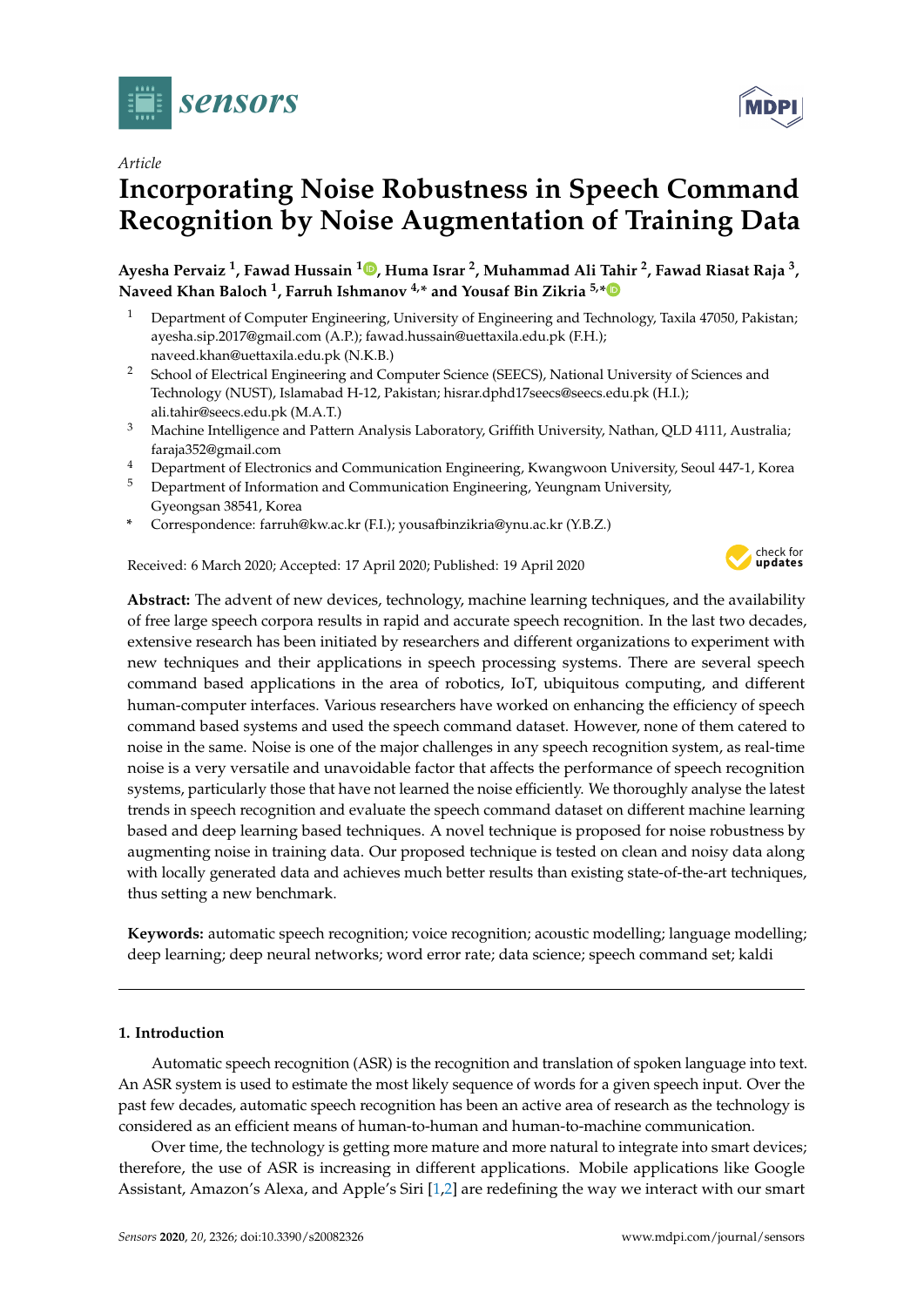devices. There are various reasons for this trend. First is the availability of better computational resources. Secondly, with the advancements in big data technologies, we now have access to large databases that we can use to train the generic models more efficiently. Thirdly, the number of users is growing day-by-day for smart devices such as mobile phones, smart wearables, smart homes, and infotainment systems in vehicles. To provide the best experience to the users while interacting with more advanced smart devices, it is necessary to have more robust and efficient interfaces for human-machine interaction. This will only be possible when we have standardized models for speech recognition, and such systems will ultimately facilitate all kinds of users regardless of their background, education, and lifestyle to have a natural interaction with devices.

Various applications based on speech recognition are already facilitating humankind in different tasks. Using voice search in different applications [\[3](#page-16-2)[,4\]](#page-16-3), users can search for anything using voice commands instead of using a keyboard for search. There are many examples of such applications like query search engines, driving directions, search for hotels and restaurants, and search for products on e-commerce websites.

Speech-to-Speech (S2S) translation is helpful when two people from different linguistic backgrounds need to interact with each other. They need a human interpreter who understands both languages to translate. Speech-to-speech [\[5](#page-16-4)[,6\]](#page-16-5) translation helps in automatic conversion of one language into another without the help of an interpreter, thus making communication more comfortable and natural.

Another important application of speech recognition is home automation systems. Automation is becoming an important part of our daily life, from smart homes to autonomous cars. Home automation systems [\[7,](#page-16-6)[8\]](#page-16-7) help residents remotely control various home appliances. Most of these systems have an integrated voice recognition system to operate the home appliances. Currently, voice recognition is also used in gaming applications. Instead of using a menu for the selection of items in a game, modern games use voice commands, which make such applications easier to operate.

Acoustic feature extraction and acoustic models are two crucial parts of a speech recognition system. The acoustic features help to extract concise information from the input acoustic waveform, which is useful for recognizing the word and phonetic content of speech. Similarly, an exemplary acoustic model architecture and training method ensure that the feature vectors are robustly matched with the phoneme classes to ensure proper feature classification. The generic model of an ASR system is shown in Figure [1.](#page-2-0) The acoustic features are extracted from the raw speech signal, and the output of the acoustic model is a likely phone sequence, which corresponded to the particular speech utterance. Since the 1980s, the HMM has been a paradigm that is used to learn this mapping of phones into HMM sequences. A probabilistic model, i.e., Gaussian mixture model (GMM), maps sequences of feature vectors to a sequence of phonemes. Therefore, HMM was the state-of-the-art for a long time; however, now the deep neural networks (DNNs) have almost replaced the existing machine learning based approaches. These DDNs either learn the representations of the words after integrating in-depth features with the output of HMM-GMM based architectures or solely learn the deep features from a word-audio file or spectrogram.

Although the use of ASR in numerous applications is increasing exponentially with time, however, developing a highly efficient ASR with the least error rate is highly desired for real-time applications. Despite all the advanced algorithms that have been designed for ASR, there is still the need to improve them for real-time applications. The existing models stating state-of-the-art accuracies do not work well in a real-time environment due to the versatility of the real-time environment. The noise is one of the most significant factors that affects the accuracy of such models. To the best of our knowledge, a real-time noise factor has not been considered in the past by most of the literature, and it revolves around the learning of phones on clean data. However, a single work that embeds the noise to design its model could attain quite a bit of efficiency.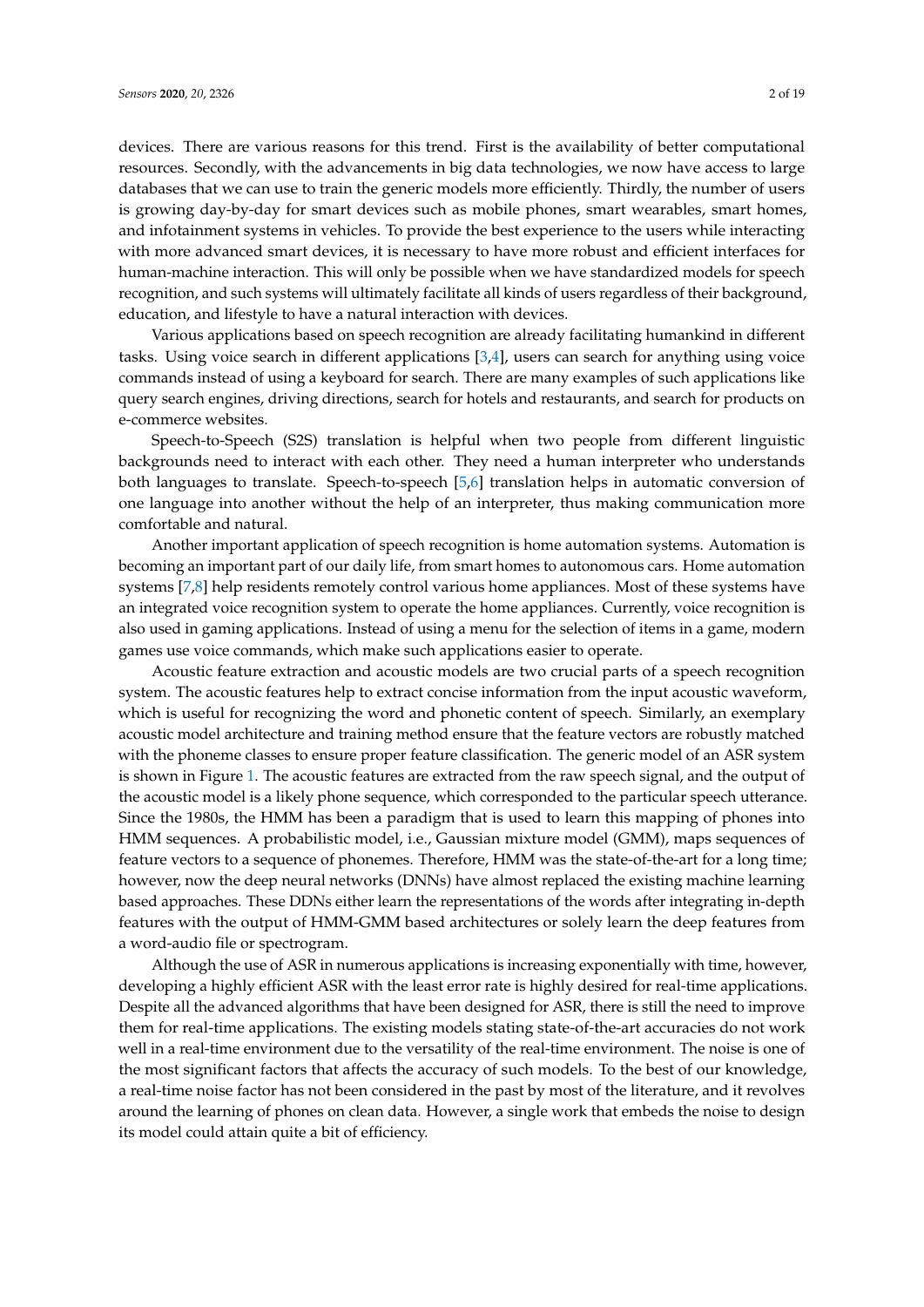<span id="page-2-0"></span>

**Figure 1.** Generic model of an automatic speech recognition (ASR) system.

This research carries out a comprehensive study, experimentation, and comparative analysis of different machine learning and deep learning algorithms to propose the most accurate and efficient architecture for robust speech recognition in a noisy environment. In this study, various models are developed using conventional techniques such as Gaussian mixture models and hidden Markov models (GMM-HMM), deep neural networks (DNNs), conventional neural networks (CNN), and long short-term memory (LSTM). The effect of noise is highlighted by testing the proposed models on noisy data, and the impact of training on noisy data is also observed. Moreover, accent, dialect, mixed language, and non-native speech are massive problems in speech recognition; therefore, a customized dataset is collected locally in this study to test the accuracy of models in real-time applications. We also manipulate different parameters of the proposed CNN to achieve better accuracy. We evaluate the results on both versions of the speech command dataset [\[9,](#page-16-8)[10\]](#page-16-9). We compare our results with other state-of-the-art techniques, which proves that the proposed models show significant improvement in terms of accuracy.

The rest of the paper is organized as follows. Section [2](#page-2-1) is the literature review of various ASR systems that have already been developed. In Section [3,](#page-3-0) the design and methodology of the developed systems are discussed. It also explains all the methods used, from preprocessing to the validation of the results. In Section [4,](#page-11-0) the outcomes of different ASR systems developed during this study and various tests performed on these systems are discussed. Our research work is concluded in Section [5.](#page-15-0)

## <span id="page-2-1"></span>**2. Literature Review**

In order to solve the problem of ASR, various variants of DNN, CNN, and RNN have been proposed [\[11–](#page-16-10)[15\]](#page-16-11) for different datasets, i.e., TIMIT, Switchboard [\[16–](#page-16-12)[19\]](#page-17-0), and Aurora-4 [\[20,](#page-17-1)[21\]](#page-17-2), with the word error rate (WER) ranging from 28.9 to 4.83, in the last few years. Pete Warden contributed Speech Command Dataset Version 1 (V1) [\[9\]](#page-16-8), an enhanced version (V2) [\[10\]](#page-16-9) of the same dataset that was released later with additional commands.

Words for the Speech Command Dataset were chosen wisely, and most commands targeted Internet of Things (IoT) and robotics applications. Other words in the dataset were selected to cover most of the phonemes so that the models could be used as a generalized model. Pete Warden used a CNN based model for small-footprint keyword spotting [\[22\]](#page-17-3) for evaluation of the speech command dataset and reported baseline results for both versions of the datasets. The accuracy achieved for V1 was 85.4, and for V2, it was 88.2. In the past two years, different neural network architectures trained on the same dataset were proposed; those architectures are described below.

McMahan et al. [\[23\]](#page-17-4) used the transfer learning approach in CNN (SB-CNN [\[24\]](#page-17-5)), ResNet [\[25\]](#page-17-6), and DenseNet [\[26\]](#page-17-7) for speech commands recognition. They used UrbanSound8k and a speech command dataset for their experimentation. They added multiscale input representation with dilated convolution. Moreover, they exploited different transfer learning approaches and found that pre-training on a different dataset, i.e., UrbanSound8k, produced better results than directly training on the speech command dataset. They also concluded that if transfer learning were used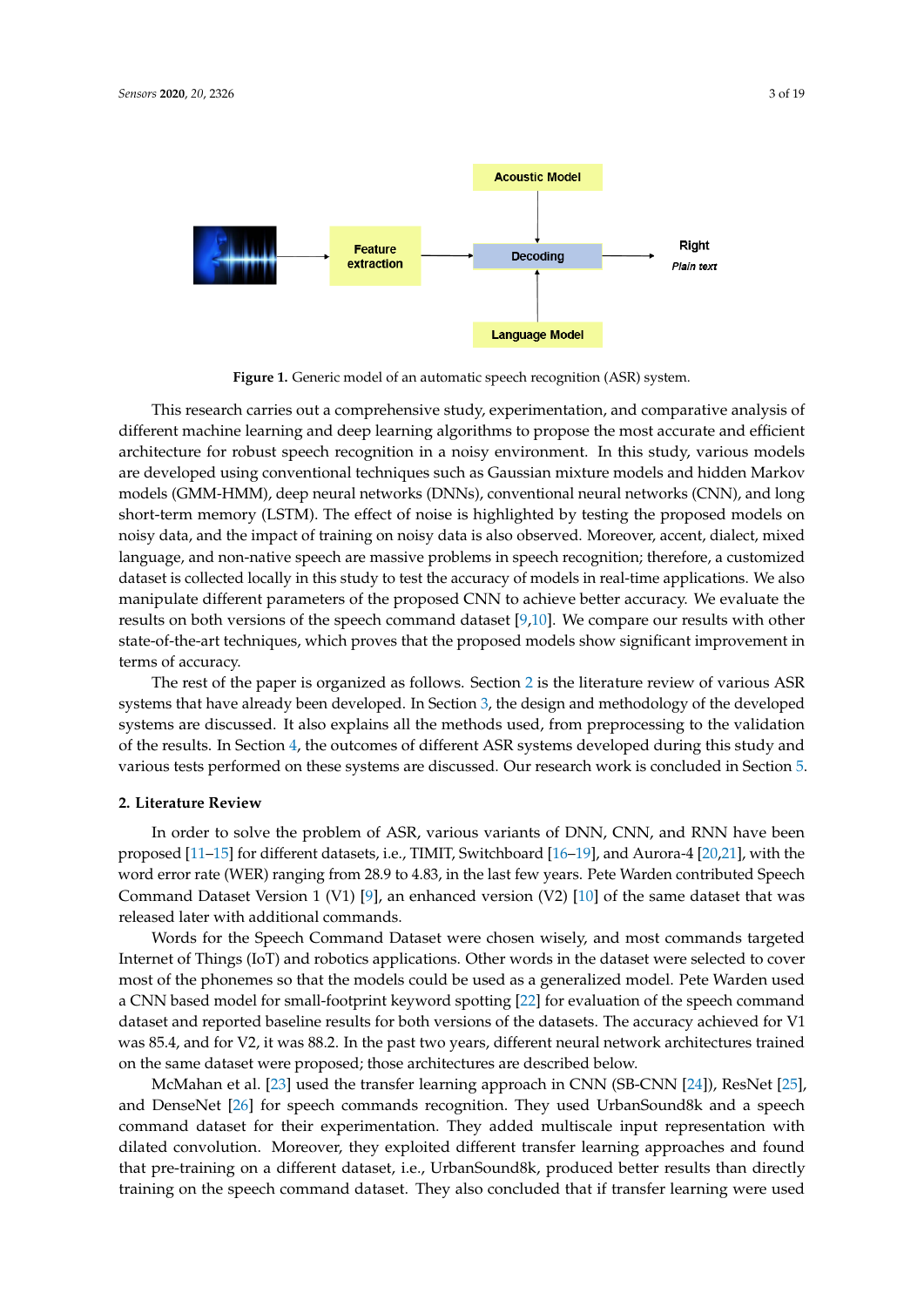along with multiscale input, then only 40% of the training data were required to achieve the same results as training on 100% of the data.

Jansson [\[27\]](#page-17-8) used CNN with one-dimensional (1D) convolutions for the recognition of speech commands by using raw waveform as the input. To increase the training data, three data augmentation techniques were used: (i) time scale shifting, (ii) amplitude scaling, and (iii) noise addition. Pseudo-labelling was also used so that the trained model could also be used to classify unlabelled data and achieve better results.

Andrade et al. [\[28\]](#page-17-9) further improved the classification accuracy by proposing an attention based convolutional recurrent model. They used raw wav files as the input and computed spectrograms to feed the network to extract short-term and long-term dependencies. These features were then fed to the attention layer, which spotted the region of valuable information, and this information was then used as the input to the dense layer for classification.

Zhang et al. [\[29\]](#page-17-10) explored different neural network architectures, DNN [\[30\]](#page-17-11), CNN, CRNN [\[31\]](#page-17-12), and LSTM [\[32\]](#page-17-13), for the keyword spotting task for resource-constrained devices, and they also explored DS-CNN [\[33\]](#page-17-14) for the same task and concluded that DS-CNN worked best among all in terms of accuracy within the same constraints of memory and computational power. Segal et al. [\[34\]](#page-17-15) used a speech command dataset for pre-training of their convolutional neural network and used the YOLO (you look only once) [\[35\]](#page-17-16) architecture by considering audio as objects. Their goal was boundary localization of utterances and then their classification.

Tang et al. [\[36\]](#page-17-17) used ResNet for keyword spotting after successful implementation of the same on other speech domain tasks, i.e., speaker identification [\[37\]](#page-17-18) and automatic speech recognition [\[38\]](#page-17-19). They took res15 as a base model to train on the speech command dataset (12 commands) along with their variants of ResNet. They magnified the residual block, explored the effect of deeper models on the word error rate (WER), and established new state-of-the-art reference models for the speech command dataset.

To the best of our knowledge, none of the above-proposed models considered training with noise-augmented audio data, for increasing noise robustness. Jansson et al. [\[27\]](#page-17-8) used noise addition, but they did not give the result comparison with and without noise addition in the training data. Moreover, the speech commands dataset contained some noise; it was of sufficiently high SNR, and the noise level was low. This was evident from the low WER achieved on this dataset when trained on clean data using both GMM or DNN acoustic models. The following two papers explored the effect of noise by training and testing their model on noisy data. Bae et al. [\[39\]](#page-18-0) used the capsule network, which was initially proposed for image recognition by Hinton et al. [\[40\]](#page-18-1). The aim of using a capsule network for speech recognition was to capture spatial relationships and pose information of features in both the time and frequency axes, which are overlooked by CNNs. By using this approach, they achieved a 11.6% and a 10.4% lesser word error rate on the clean and noisy test set, respectively, as compared to the CNN model. However, they only trained their model on the clean dataset and did not consider the noisy dataset for training.

Soni et al. [\[41\]](#page-18-2) proposed the CNN-LSTM based neural network architecture, which consisted of two blocks. One was the convolutional enhancement block used for time-frequency masking. The other one was the LSTM based sequence block for robust speech command recognition. They trained their proposed model on the noisy dataset by adding noises provided with the speech command dataset, thus providing robustness in the model.

All of the above-described systems used CNN and its variants for their modelling of speech command recognition, whereas we used DNN and LSTM along with CNN in our proposed work.

#### <span id="page-3-0"></span>**3. Methodology**

In this section, the details of the tools, language models, feature extraction, and acoustic models to implement different architectures are discussed.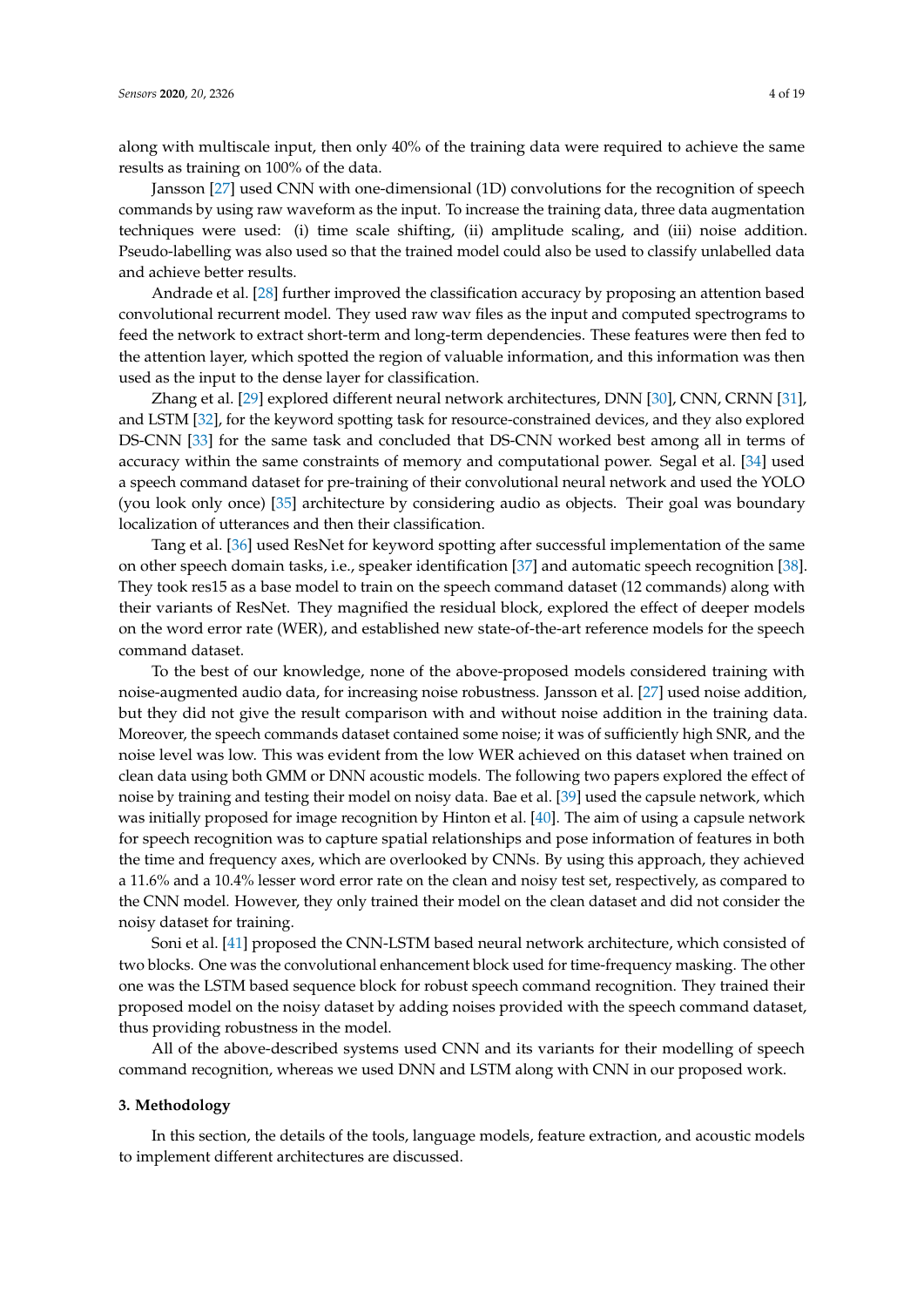## *3.1. Tools*

Kaldi is an open-source speech recognition toolkit released under the Apache license [\[42\]](#page-18-3). The development of Kaldi started in 2009, and it is now one of the most famous speech recognition toolkits. The basic idea behind Kaldi was the development of an ASR toolkit that should be flexible and extensible. The main reason behind the success of Kaldi is the availability of various DNN recipes that other toolkits lack. We used the "Kaldi toolkit" for the implementation of all models except CNN. The implementation of CNN was done in MATLAB by using the "Audio Processing Toolbox." This toolbox provides essential functions for processing audio data in bulk. The CNN models were performed on a GPU-NVIDIA TITAN Xp 12 GB, due to the training time constraint on a CPU.

## *3.2. Language Model*

To define the language of the specific audio data, we needed to prepare the dictionary. The dictionary included phonemes, non-silence phonemes, and a lexicon. CMUdict initially created by the speech group at Carnegie Mellon University is typically used in Kaldi for English pronunciation, so we extracted words present in the speech command dataset from CMUdict and created a customized dictionary for our data. Table [1](#page-4-0) defines the four files for language data.

<span id="page-4-0"></span>

| <b>File Name</b>      | Pattern of File                                         | Pattern Example        |
|-----------------------|---------------------------------------------------------|------------------------|
| lexicon.txt           | <word> <phone 1=""> <phone 2=""></phone></phone></word> | backward B AE K W ER D |
| nonsilence_phones.txt | <phone></phone>                                         | AA, AE, AH, AO         |
| silence_phones.txt    | <phone></phone>                                         | SIL.                   |
| optional_scilence.txt | <phone></phone>                                         | SIL.                   |

**Table 1.** Language data files.

All the unique words pronounced by the speaker were presented in the lexicon text file. Each word was associated with phonemes. There could be two or more phonemes for each word. The British and American accents have their own sets of slightly different phonemes and word pronunciations. Phonemes are the way the word is pronounced. The nonsilence\_phones text file represented the unique phonemes in the lexicon text file. This was how we prepared the language data, and then by using these data, we generated a language model that was further utilized for training purposes.

## *3.3. Feature Extraction*

Feature extraction is also known as speech parameterization, and it was used to characterize spectral features of an input audio signal in order to facilitate speech decoding. The Mel frequency cepstral coefficient (MFCC) introduced by Davis et al. [\[43\]](#page-18-4) is one of the most popular techniques for feature extraction in speech recognition systems. The reason behind the popularity of MFCC is its ability to mimic the behaviour of the human ear. Figure [2](#page-4-1) shows the key steps involved in the calculation of MFCC features.

<span id="page-4-1"></span>

**Figure 2.** Steps involved in MFCC calculation.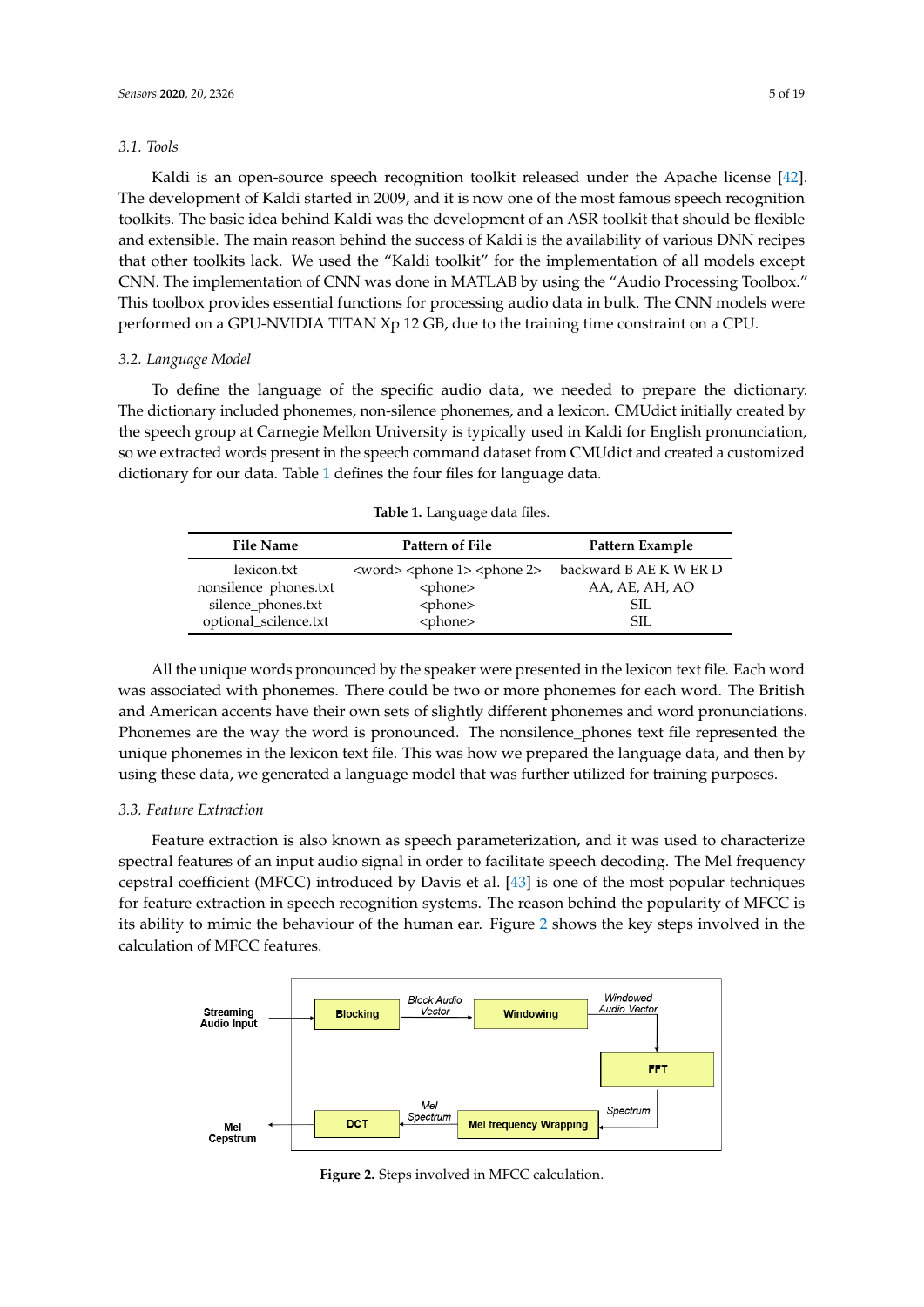# 3.3.1. Frame Blocking

The first step involved in the process is frame blocking, in which a streaming audio signal is blocked into frames of 25 ms shifted by 10 ms.

## 3.3.2. Windowing

After blocking, each frame is multiplied by a window using a windowing function. There are many windowing functions available in Kaldi, but usually, the Hamming window is used, as shown in Equation (1):

$$
w(n) = 0.54 - 0.46 \cos\left(\frac{2\pi n}{N - 1}\right) 0 \le n \le N - 1 \tag{1}
$$

where Nis the number of samples in a frame, and multiplying every frame by the Hamming window reduces discontinuities at the beginning and end of each frame. This step was also required to do the frequency analysis of each frame.

## 3.3.3. Fast Fourier Transform

Spectral analysis of speech signals showed that different timbres in a signal have different energy distributions over frequency. FFT was applied to each frame of N samples to obtain its magnitude frequency response. This process converted signals from the time to the frequency domain. FFT is a fast implementation of the discrete Fourier transform (DFT).

## 3.3.4. Mel Frequency Warping

In this step, the magnitude frequency response resulting from FFT was multiplied by triangular bypass filters on the Mel scale to get the log energy of each bypass filter. The Mel frequency that is more discriminative at lower frequencies and less discriminative at higher frequencies mimics the non-linear perception of sound by the human ear. The human ear behaves logarithmically towards speech both on the amplitude and frequency scales, i.e., the frequency resolution is better (high) at lower frequencies and low, particularly at high frequencies. Furthermore, in the human inner ear cochlea, sound waves are transduced into electrical impulses that can be interpreted by the brain as individual frequencies of sound [\[44\]](#page-18-5). This is similar to how cepstral coefficients are calculated in MFCC. We could convert between Mel frequency (*m*) and frequency (*f*) in hertz by using Equations (2) and (3).

$$
m = 2595 \log_{10}(1 + \frac{f}{700}) \tag{2}
$$

$$
f = 700(10^{m/2595} - 1) \tag{3}
$$

Each filter in the triangular filter bank had a response of one at the centre frequency and decreased linearly towards zero until it reached the centre of the adjacent frequency. In Kaldi, the default number of filters is 23 because it usually gives the best results on 16 kHz speech signals.

## 3.3.5. Discrete Cosine Transform

After log energy computations, the Mel frequency cepstrum was obtained by applying DCT on filtered results. The coefficients of the Mel frequency cepstrum are called Mel frequency cepstral coefficients (MFCC). Using DCT after FFT transforms the frequency domain into the time-like domain called the quefrency domain. In Kaldi, by default, the first 13 cepstral coefficients are kept as features.

MFCC can be directly used as features for speech recognition. However, to get better performance, various transforms are applied to the results of MFCC. One of these transformations is cepstral mean and variance normalization (CMVN) [\[45\]](#page-18-6). CMVN is a computationally efficient normalization technique that reduces the effects of noise. Similarly, to add dynamic information to MFCC features,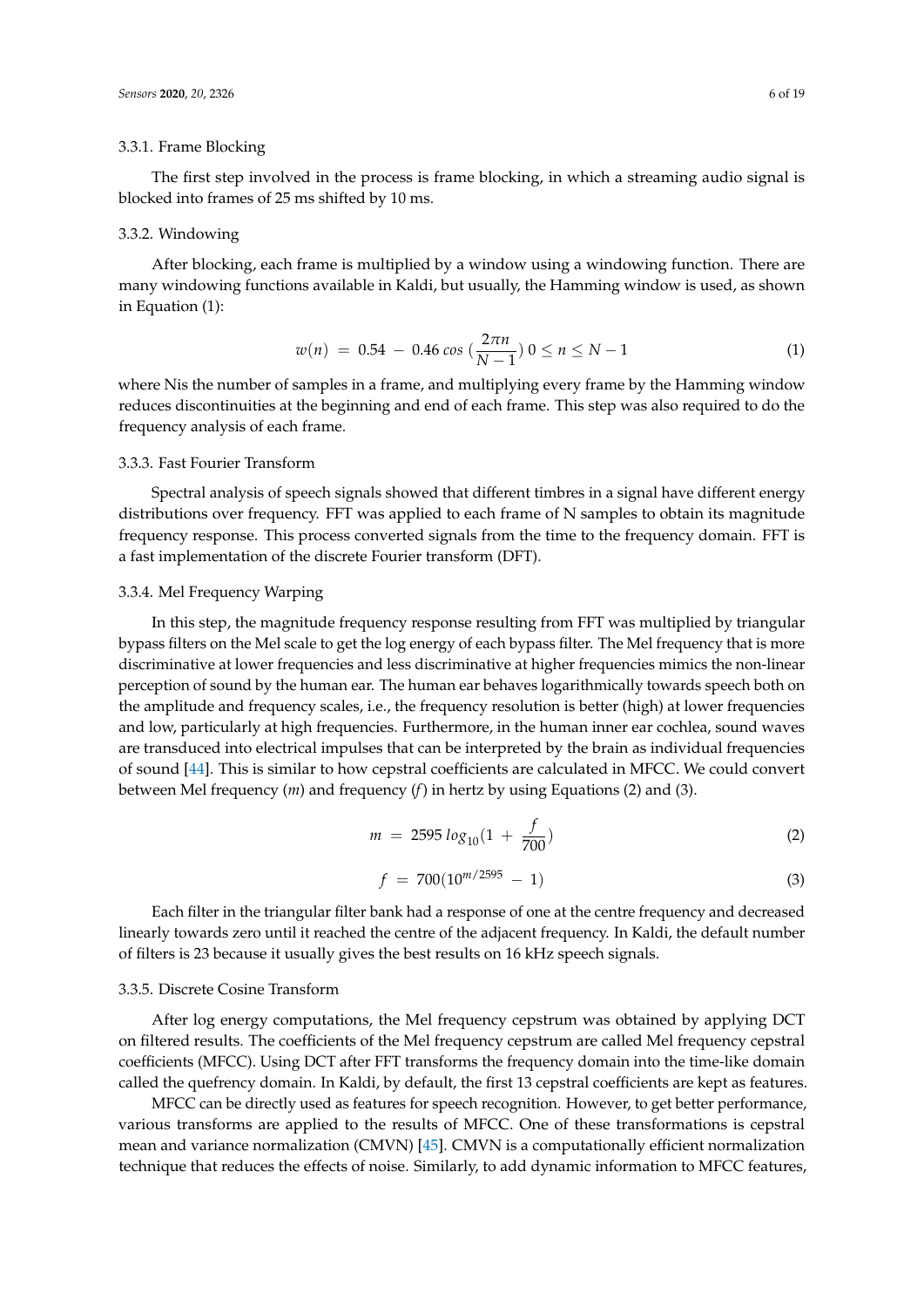first and second order deltas can be calculated. Given a feature vector *X*, first-order deltas can be calculated by using Equation (4).

$$
\Delta X_t = \frac{\sum_{i=1}^n w_i (X_{t+i} - X_{t-i})}{2 \sum_{i=1}^n w_i^2}
$$
\n(4)

where *w* is the regression coefficients and *n* is the window width. Second-order deltas can be derived from first-order deltas by using Equation (5).

$$
\Delta X_t = \frac{\sum_{i=1}^n w_i (\Delta X_{t+i} - \Delta X_{t-i})}{2 \sum_{i=1}^n w_i^2}
$$
\n(5)

After the first- and second-order delta calculation, the combined feature vector becomes:

$$
\Delta X_t = [X_t \Delta X_t \Delta^2 X_t] \tag{6}
$$

Other feature transformation techniques used in Kaldi are linear discriminant analysis (LDA) [\[46\]](#page-18-7), heteroscedastic linear discriminant analysis (HLDA) [\[47\]](#page-18-8), and maximum likelihood linear transform (MLLT) [\[48\]](#page-18-9). These transforms can be applied individually, as well as in multiple combinations to enhance the performance of a speech recognition system. It was observed that by applying diagonalizing MLLT after LDA improved the effect of LDA (LDA + MLLT).

# *3.4. Acoustic Model*

Acoustic modelling analyses the training data in terms of relevant features such as by taking different possibilities, expressing them as probabilities, and then, combining these probabilities into an HMM.

Before the training of the acoustic model, the dataset was divided into training and test sets. In this paper, four types of acoustic models, GMM-HMM, DNN-HMM, LSTM-HMM, and CNN, were trained for both versions of the dataset and their noisy versions. Moreover, the local dataset, along with standard datasets were used for the evaluation of our trained models.

## 3.4.1. Gaussian Mixture Model Based Approaches

All the models used cepstral mean and variance normalization (CMVN) transformed MFCC features as basic features. CMVN is a well-known, computationally efficient normalization technique for robust speech recognition [\[49\]](#page-18-10). Distortion caused by noise contamination is minimized by CMVN, which is very helpful for robust feature extraction by linearly transforming the cepstral coefficients to have the same segmental statistics [\[45\]](#page-18-6).

Moreover, a detailed description of the training process along with additional transformations and specifications of all variants of machine learning based models are provided below:

- 1. In the first step, acoustic features from training and testing data were extracted. For this study, MFCC features were used as acoustic features. The detailed process for the extraction of these features was described earlier in the feature extraction details.
- 2. After feature extraction, CMVN was applied to the resulting features.
- 3. After feature extraction and normalization, a basic monophone acoustic model called mono was trained.
- 4. In the next step, a basic triphone model tri1 was trained by using the same features as monophone models. The number of leaves and Gaussians used to train the network was set to 2000 and 11,000, respectively.
- 5. The next model (tri2a) was trained by using delta transformed features. First- and second-order ∆ + ∆∆ were used as features for this model. The number of leaves and Gaussians used in training was set to 2000 and 11,000, respectively.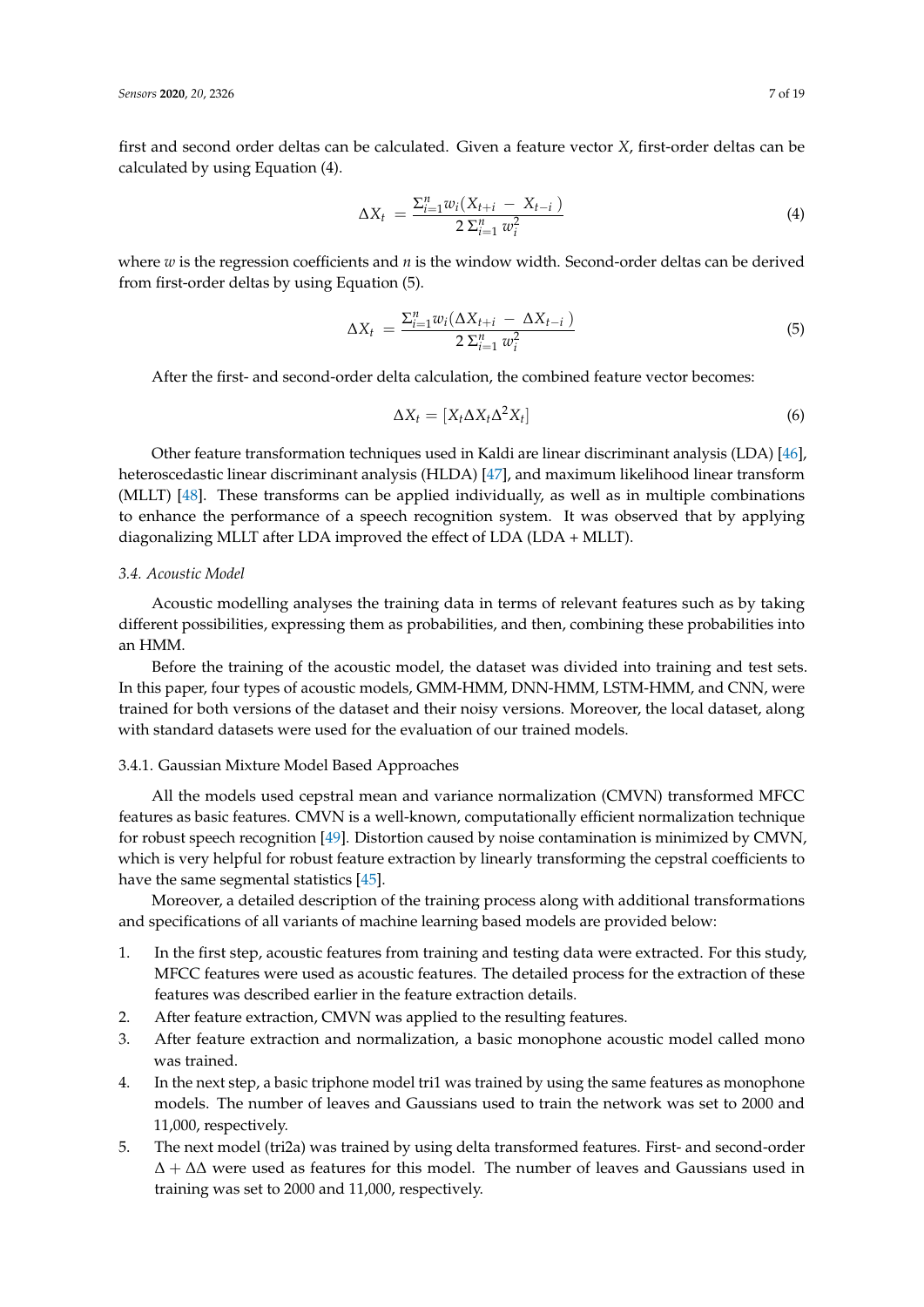- 6. Then, the triphone model (tri2b) was trained by applying the LDA + MLLT on the acoustic features. We used the same number of leaves (2000) and Gaussians (11,000) to train the model.
- 7. Then, the tri2b\_MMI model was trained by applying maximum mutual information (MMI) on top of LDA + MLLT with the same number of leaves and Gaussians.
- 8. To check the effect of boosting, boosting of 0.05 was applied on the tri2b\_MMI model.
- 9. Then, tri2b\_MPE was trained by applying maximum phone error (MPE) on top of LDA + MLLT, where the number of triphone CART leaves and Gaussians used in training was set to 2000 and 11,000, respectively.
- 10. The last triphone model tri3b was trained by applying LDA + MLLT + speaker adaptive training (SAT) feature transforms. Total leaves were set to 2000, and total Gaussians were set to 11,000 while training the model.
- 11. Similarly, MMI was applied on top of tri2b in model tri2b\_MMI, and it was also applied on tri3b. tri3b\_MMI used MFCC along with the LDA + MLLT + SAT + MMI feature transform.
- 12. Additionally, MMI including the feature space (fMMI) was applied to the tri3b\_MMI model with 2000 leaves and 11,000 Gaussians while training the model.

All the above-stated models that were trained using machine learning approaches are shown in Figure [3.](#page-7-0) We can see that it was a sequential process where alignments of each model were fed to the next model, i.e., the alignment of mono was fed in tri1, alignment of tri1 in tri2, and so on. Models were trained on features extracted from the speech corpus provided transcriptions files along with the phonetic dictionary.

<span id="page-7-0"></span>

**Figure 3.** Model for the training of GMM-HMM. CMVN, cepstral mean and variance normalization; Tri, triphone; MLLT, maximum likelihood linear transform.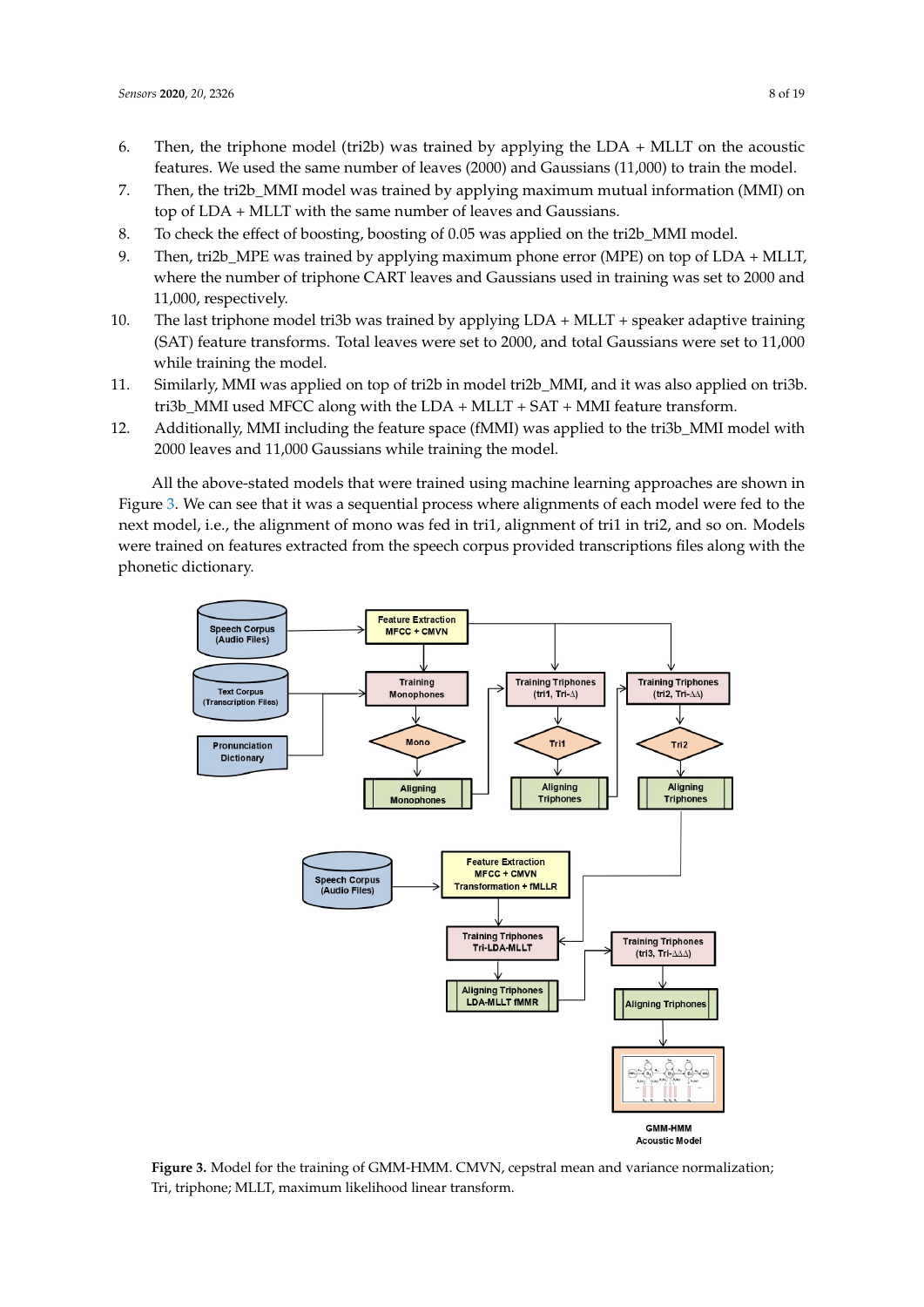# 3.4.2. Deep Learning Based Approaches

For deep learning based approaches, we used DNN, LSTM, CNN, and their variants.

- 1. We used the alignments of tri3b, 40 dimension MFCC (spliced) + LDA + MLLT + fMLLR transformed features. Low-dimensional representation of the tri3 GMM-HMM model, i.e., i-vector, was also fed to DNN. The neural network saw only a window of transformed features having four frames on either side of the central frame at a time. We trained DNN with one and two layers with initial learning rate 0.01, final learning rate 0.001, input dim2000, output dim 400, number of epochs 20 with mini-batch size 128, and optimization function stochastic gradient descent. The model is shown in Figure [4.](#page-9-0)
- 2. We used the alignments of tri3b, 40-dimensional MFCC (spliced) + LDA + MLLT + fMLLR transformed features. Low-dimensional representation of the tri3 GMM-HMM model, i.e., i-vector, was also fed to LSTM. We trained LSTM with a three layer network with initial learning rate 0.0006, final learning rate 0.00006, input dim 1024, hidden dim 1024, RNN projection dim 256, number of epochs 10 with mini-batch size 100, and optimization function stochastic gradient descent. The model is shown in Figure [5.](#page-9-1)
- 3. We trained five different CNN architectures. Figure [6](#page-10-0) shows a graphical view of these models, which are discussed below. The output was classified by using the soft-max function. Since this was a multi-class problem, soft-max helped the training to converge more quickly. The activation function at each node was the rectified linear unit (ReLU) with an initial learning rate of 0.0005. The model was trained for 25 epochs to achieve better accuracy by keeping in view the time constraint.

# (a) CNN-max

It is a convolutional neural network with 6 convolutional layers, 4 max-pooling layers and 1 fully connected layer. All other models are the variant of this architecture.

(b) CNN-avg

This model was similar to (a) except max-pooling was replaced by average pooling. The purpose of this model was to report the consequence of replacing max-pooling with average pooling.

(c) CNN-max-sameconv

This was the same as (a), but the size of the filter was kept the same for all convolutional layers, i.e., 64. This model was used to find the outcome of varying the filter size.

(d) CNN-max-addconv

This was a convolutional neural network with 12 convolutional layers, 4 max-pooling layers, and 1 fully connected layer. This model would help to analyse the effect of extra convolutional layers.

(e) CNN-max-avg

This model was also similar to (a), and the only difference was the replacement of a few max-pooling layers with average pooling. Training such a model would depict the influence on the accuracy of the speech recognition system when both types of poolings are employed.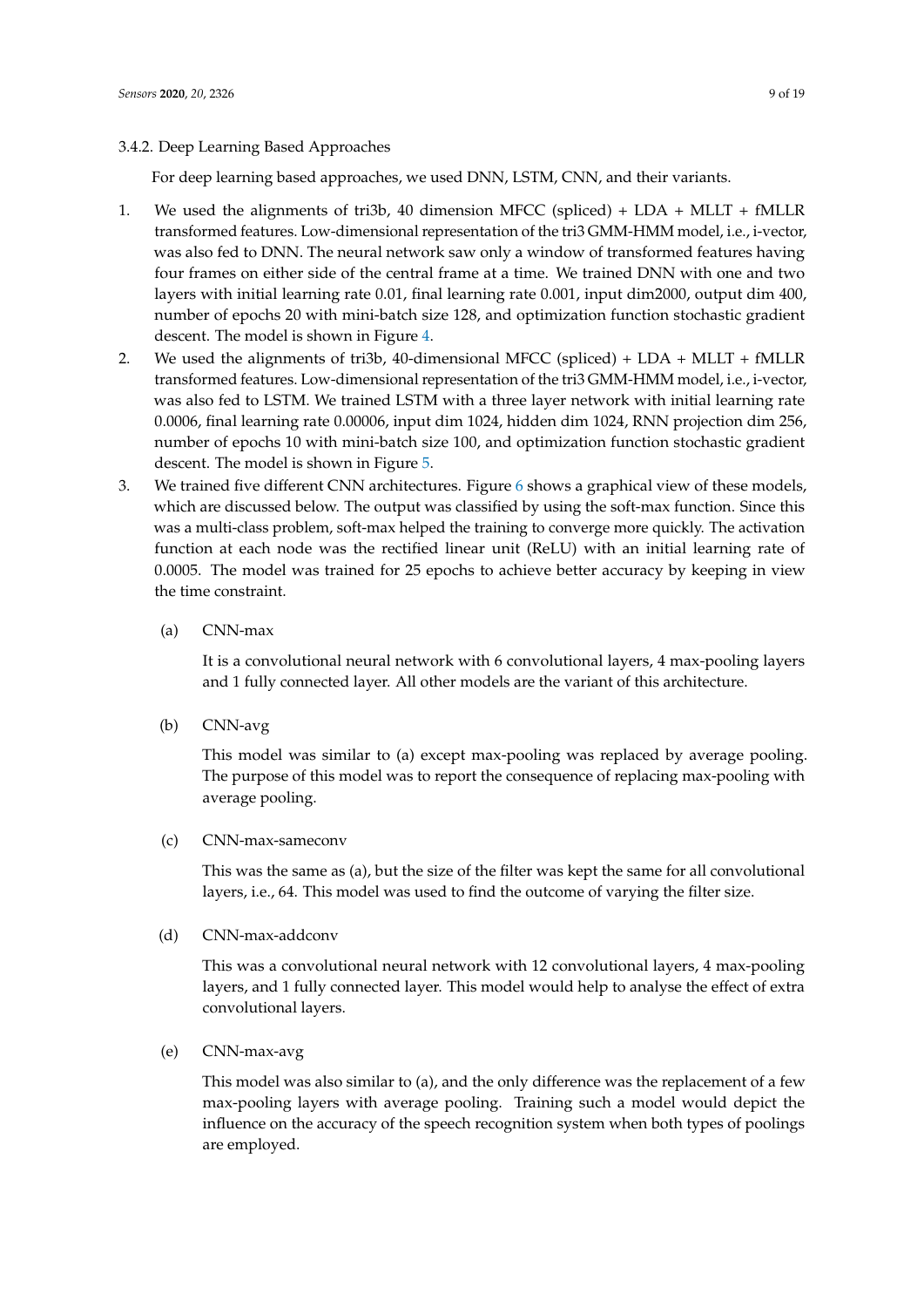<span id="page-9-0"></span>

**Figure 4.** Model for the training of DNN.

<span id="page-9-1"></span>

**Figure 5.** Model for the training of LSTM.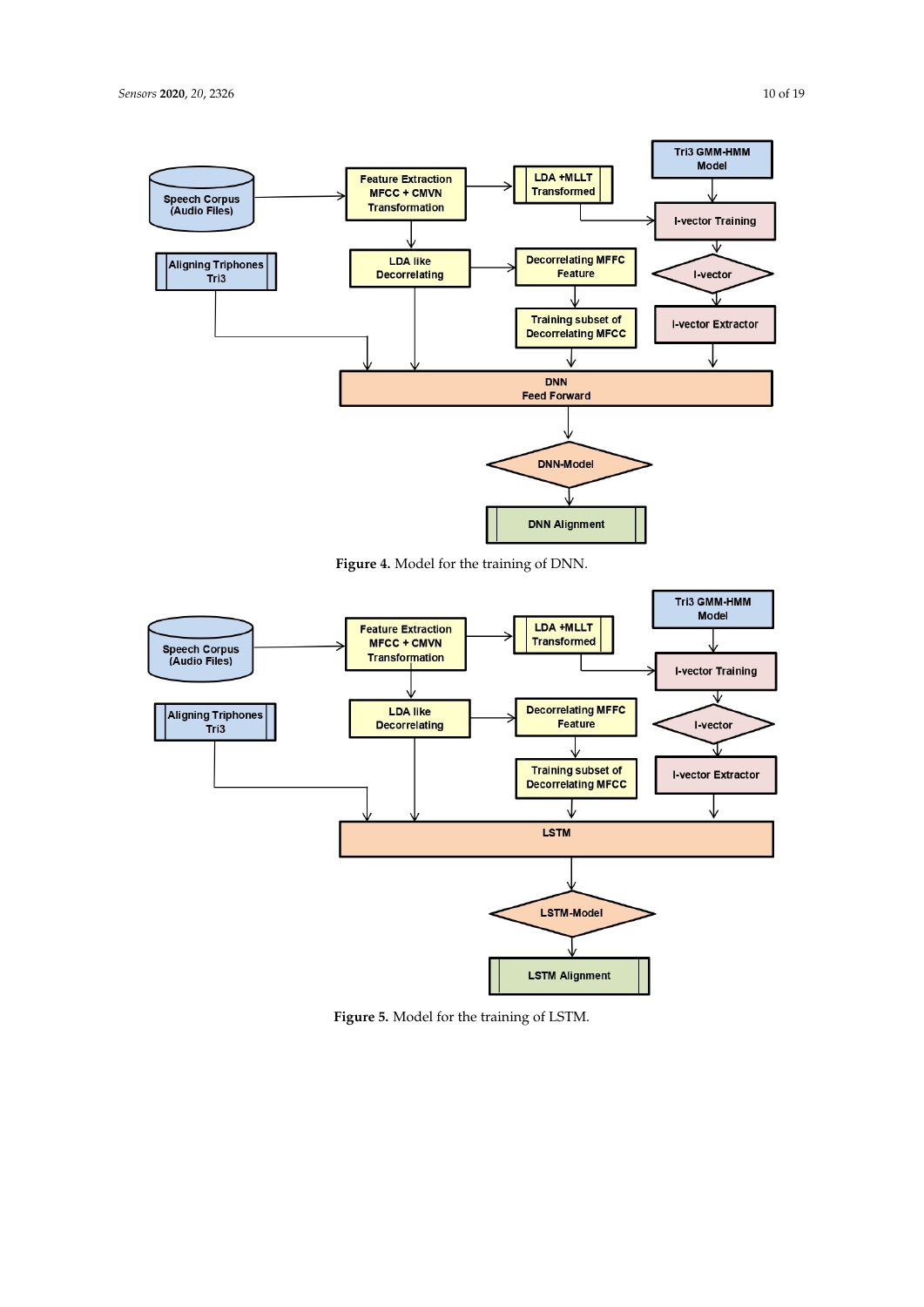<span id="page-10-0"></span>

| Soft max<br>A | Soft max<br>۸ | Soft max<br>Ā | Soft max<br>۸ | Soft max<br>A |
|---------------|---------------|---------------|---------------|---------------|
| FC            | FC            | FC            | <b>FC</b>     | FC            |
| maxpool 1x13  | avgpool 1x13  | maxpool 1x13  | maxpool 1x13  | angpool 1x13  |
|               |               |               | conv 3x3, 64  |               |
|               |               |               | conv 3x3, 64  |               |
| conv 3x3, 64  | conv 3x3, 64  | conv 3x3, 64  | conv 3x3, 64  | conv 3x3, 64  |
| conv 3x3, 64  | conv 3x3, 64  | conv 3x3, 64  | conv 3x3, 64  | conv 3x3, 64  |
| maxpool 2x2   | avgpool 2x2   | maxpool 2x2   | maxpool 2x2   | maxpool 2x2   |
|               |               |               | conv 3x3, 64  |               |
|               |               |               | conv 3x3, 64  |               |
| conv 3x3, 64  | conv 3x3, 64  | conv 3x3, 64  | conv 3x3, 64  | conv 3x3, 64  |
| conv 3x3, 64  | conv 3x3, 64  | conv 3x3, 64  | conv 3x3, 64  | conv 3x3, 64  |
| maxpool 2x2   | avgpool 2x2   | maxpool 2x2   | maxpool 2x2   | avgpool 2x2   |
|               |               |               | conv 3x3, 32  |               |
| conv 3x3, 32  | conv 3x3, 32  | conv 3x3, 64  | conv 3x3, 32  | conv 3x3, 32  |
| maxpool 2x2   | avgpool 2x2   | maxpool 2x2   | maxpool 2x2   | maxpool 2x2   |
|               |               |               | conv 3x3, 16  |               |
| conv 3x3, 16  | conv 3x3, 16  | conv 3x3, 64  | conv 3x3, 16  | conv 3x3, 16  |
| input         | input         | input         | input         | input         |
| (a)           | (b)           | (c)           | (d)           | (e)           |

**Figure 6.** Models of CNN.

# *3.5. Decoding*

After training all the models, the decoder was provided with the trained model, language model, pronunciation dictionary, and features extracted from test speech corpora. The decoder matched the test sample with already learned data and produced a transcription of the audio. It also reported WER. Figure [7](#page-10-1) illustrates the model for decoding.

<span id="page-10-1"></span>

**Figure 7.** Model for decoding. WER, word error rate; SER, sentence error rate.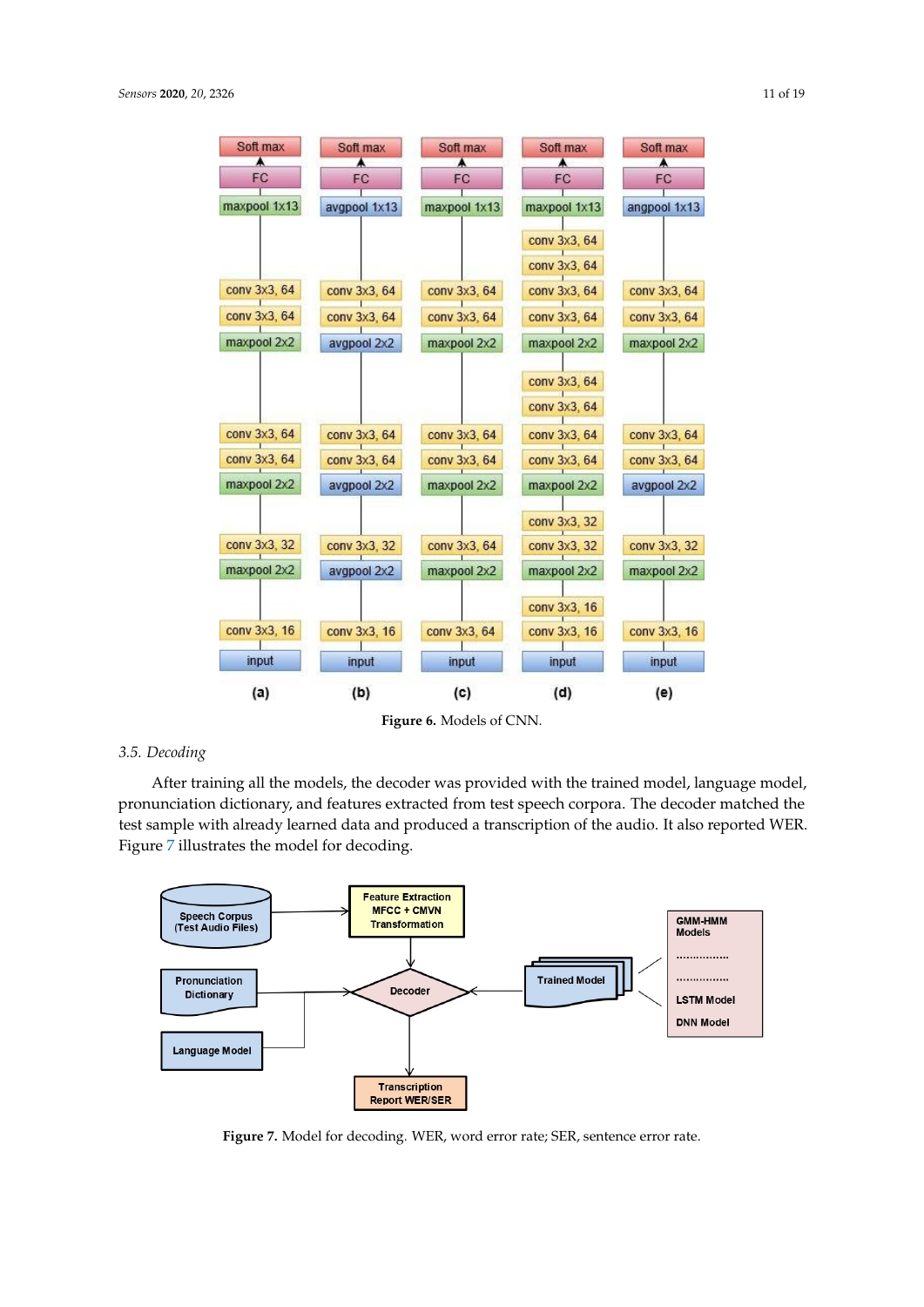# <span id="page-11-0"></span>**4. Experiments**

## *4.1. Datasets*

For the training and evaluation of our proposed models, we used publicly available speech command datasets. For this study, we used 85% data for training, while 15% data for testing purposes.

## *4.2. Speech Command Dataset*

Speech Command Dataset Version 1 (V1) contains 30 commands consisting of 64,727 utterances, uttered by 1881 speakers. An enhanced version (V2) of the same dataset was released in April 2018 with five additional commands, consisting of 105,829 utterances in total, uttered by 2618 speakers. Each audio duration was one second and comprised of a single utterance, recorded at 16kHz in wav format. We introduced six types of noises in the dataset (which were provided along with dataset); a few were real-time, while others were computer-generated, i.e., running tap, doing dishes, white noise, pink noise, etc. The duration of noisy files was more prolonged than utterances' audio. The details of commands and noise are presented in Table [2.](#page-11-1) These datasets were acquired under a controlled environment and mainly contributed by European people.

<span id="page-11-1"></span>

| Command                                                                                                                           | <b>Noise</b>                                                                                                       |
|-----------------------------------------------------------------------------------------------------------------------------------|--------------------------------------------------------------------------------------------------------------------|
| core words<br>down, eight, five, four, go, left, nine,<br>no, off, on, one, right, seven, six,<br>stop, three, two, up, yes, zero | $\frac{1}{2}$ doing the dishes (1 min 35 s)<br>dude_miaowing (1 min 1 s)<br>exercise_bike (1 min 1 s)              |
| auxiliary words<br>bed, bird, cat, dog, happy,<br>house, marvin, sheila, tree, wow                                                | pink_noise $(1 \text{ min } 0 \text{ s})$<br>running_tap $(1 \text{ min } 0 \text{ s})$<br>white_noise (1 min 1 s) |
| additional 5 commands in V2<br>backward, follow, forward, learn, visual                                                           |                                                                                                                    |

**Table 2.** Dataset details.

# 4.2.1. Local Dataset

We generated a small version of the same dataset  $[10]$  in a real-time environment based on an Asian accent for testing purposes only to check the efficiency of our trained models in a real-time and local environment. The data were acquired in a working lab environment and an outdoor environment where real-time noises were also captured along with utterances. For acquiring data from volunteers, we used an online voice recorder [\[50\]](#page-18-11). People from varied backgrounds contributed to our dataset. The online voice recorder by-default recorded audio at a 44kHz rate and in mp3 format. We performed pre-processing to convert these files to the same format and rate as the speech command dataset on which we trained our models so that we could test the data on already trained models. Our data consisted of a total of 2800 utterances.

## 4.2.2. Noisy Dataset

We converted both versions of the original clean datasets into noisy datasets by adding noise to each audio file of the dataset. For this purpose, at first, we split the noisy files of different durations (provided along with dataset) into one-second audio and then randomly merged noisy files in all audio files, hence creating noisy data. We calculated the signal power level of clean audio recordings and noise recordings using the "normalize-audio" tool. The average signal power level for clean audio was −24 dB, and for noisy recordings, it was −33.3 dB. These were merged in a 1-to-1 ratio without an increase or decrease in audio volume. Therefore, the signal-to-noise ratio (SNR) of the resulting merged audio was 9.3 dB, which indicated a high noise level. Consequently, it achieved a high WER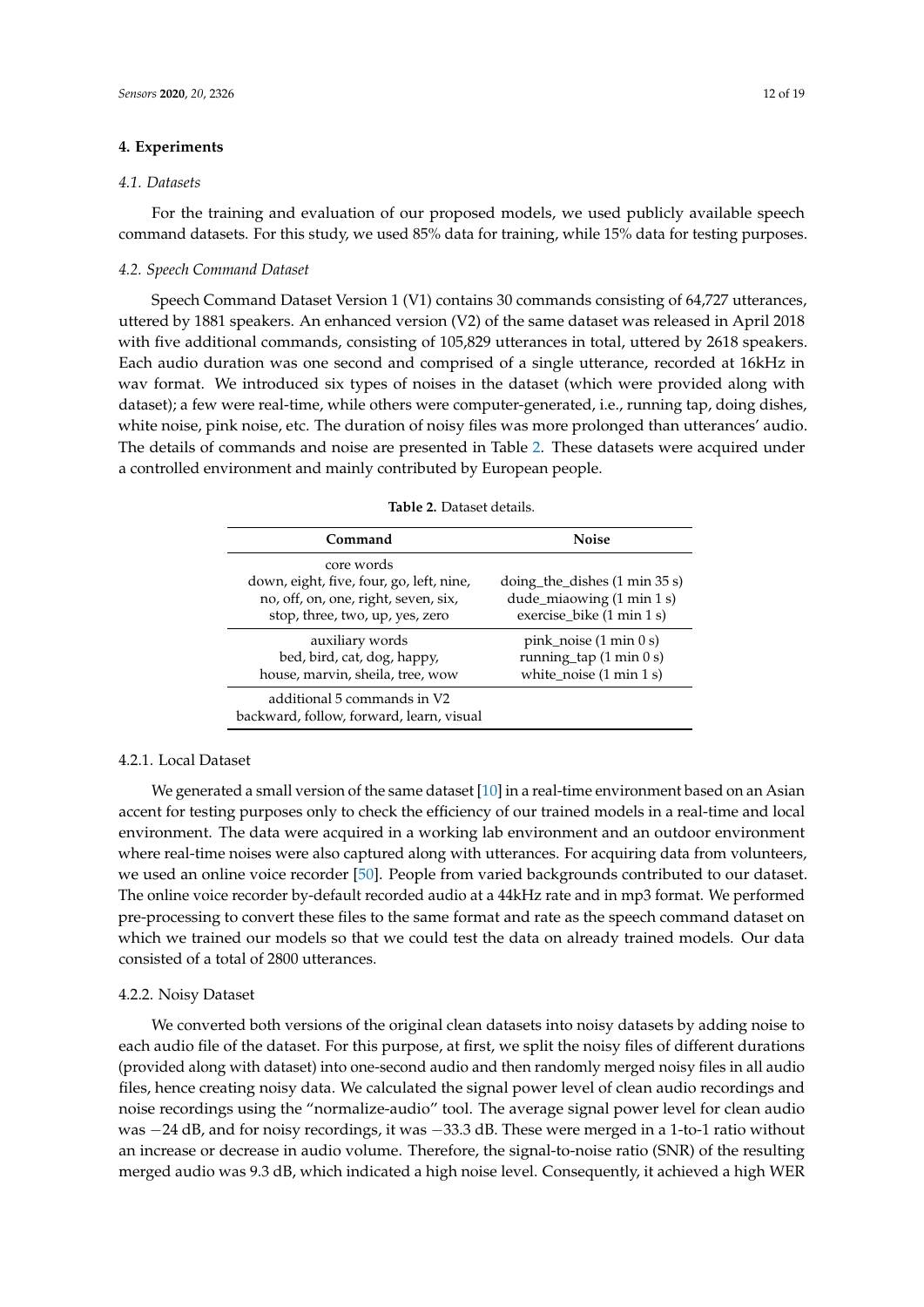on the noisy test set in the results in Tables 3, 4, 6, and 8. We used these data in three ways, which will be explained in the next section.

## *4.3. Results and Discussion*

After training different acoustic models on both versions of the dataset, extensive testing was performed on the trained models to test the efficiency of these models. As we trained different models under two categories (i) Gaussian mixture model (GMM) based techniques and (ii) deep learning based techniques, therefore, the results were tabulated in the same manner.

## 4.3.1. Results on Gaussian Mixture Models

Ten machine learning based models already described in the above section were trained on both versions of the clean dataset and also on both versions of the noisy dataset. After successful training of all the models, each model was tested against the clean dataset, noisy dataset, and locally generated dataset. Our results showed that the performance of the tri3b model was better than the mono, tri1, and tri2 models on all three test sets. Moreover, MMI transformation on tri2b gave better performance than MPE transformation on the same. When we trained on clean data, it resulted in the clean dataset being entirely satisfactory. Still, when the same models were tested on the noisy dataset, the performance of the models was degraded as the trained models did not learn noise effectively. For more experimental insight, we also tested the same clean trained model on a locally generated test dataset that was acquired in a low noise environment. This local test set showed quite a low WER, similar to the clean test set. This was because this local recording was made in such a way that it should have minimal background noise (quite identical to the original clean test set). This test set had, however, slightly more WER as compared to the clean test set, possibly due to the non-native accent of our local speakers. Table [3](#page-12-0) states the results of models trained on clean data, whereas Table [4](#page-13-0) shows the results of models trained on noisy data. The maximum WER was observed with the mono model in both cases. The mono model was working only on monophones without considering the right and left context of phones. When we moved from monophones to triphones models, which took the context of right and left phones, we observed significant improvement in WER, which was further improved when we applied transformations on triphone models (the transformations applied were already mentioned in Section 3.4.1). The performance of maximum mutual information (MMI) in better than maximum phone error (MPE) and boosting factor on MMI transformation further improved the efficiency. Speaker adaptive training (SAT), along with LDA and MLLT transformations improved the WER by 14.5%.

| Model               | <b>Tested on Clean Test Set</b> |                                            | <b>Tested on Noisy Test Set</b>    |                     |                            |
|---------------------|---------------------------------|--------------------------------------------|------------------------------------|---------------------|----------------------------|
|                     | <b>WER</b> $(\%)$ (V1)          | <b>WER</b> $\left(\frac{9}{6}\right)$ (V2) | <b>WER</b> $\left(\% \right)$ (V1) | <b>WER</b> (%) (V2) | <b>WER (Local Dataset)</b> |
| mono                | 26.79                           | 34.63                                      | 80.23                              | 76.91               | 52.96                      |
| tri1                | 7.53                            | 11.03                                      | 65.27                              | 62.40               | 23.36                      |
| tri <sub>2a</sub>   | 7.92                            | 11.25                                      | 65.30                              | 63.17               | 22.50                      |
| tri2b               | 6.75                            | 9.88                                       | 64.14                              | 59.69               | 21.29                      |
| tri2 MMI            | 6.37                            | 8.28                                       | 63.39                              | 57.50               | 20.14                      |
| tri2b MMI b         | 6.17                            | 8.05                                       | 63.31                              | 57.31               | 20.14                      |
| tri2b MPE           | 6.44                            | 9.24                                       | 64.30                              | 58.89               | 22.32                      |
| tri3b               | 5.77                            | 8.72                                       | 60.41                              | 57.72               | 15.14                      |
| tri3b MMI           | 5.24                            | 7.29                                       | 57.38                              | 53.75               | 14.29                      |
| tri $3b$ fMMI + MMI | 5.15                            | 6.43                                       | 56.95                              | 52.76               | 13.82                      |

<span id="page-12-0"></span>**Table 3.** WER of models trained on clean data. MMI, maximum mutual information; MPE, maximum phone error.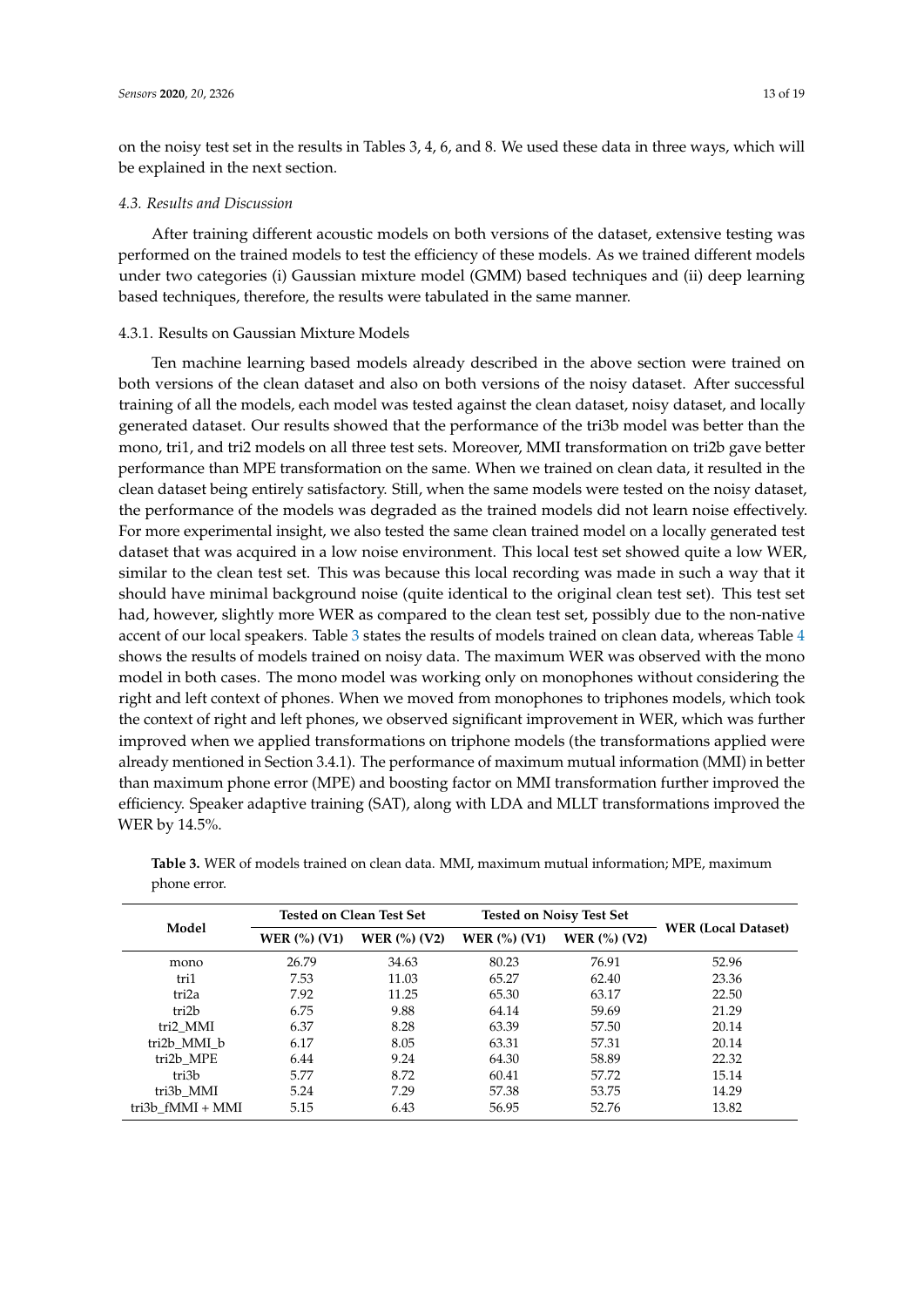<span id="page-13-0"></span>

|                  |                                            | <b>Tested on Clean Test Set</b>  | <b>Tested on Noisy Test Set</b> |                                |
|------------------|--------------------------------------------|----------------------------------|---------------------------------|--------------------------------|
| Model            | <b>WER</b> $\left(\frac{9}{6}\right)$ (V1) | <b>WER</b> $\binom{0}{0}$ $(V2)$ | <b>WER</b> $\binom{0}{0}$ (V1)  | <b>WER</b> $\binom{0}{0}$ (V2) |
| mono             | 94.20                                      | 92.61                            | 84.47                           | 84.40                          |
| tri1             | 43.32                                      | 54.90                            | 53.65                           | 55.32                          |
| tri2a            | 44.56                                      | 46.97                            | 52.43                           | 54.14                          |
| tri2b            | 47.47                                      | 45.22                            | 42.11                           | 54.18                          |
| tri2b MMI        | 41.81                                      | 43.95                            | 39.40                           | 49.11                          |
| tri2b MMI b      | 40.79                                      | 43.43                            | 39.65                           | 49.26                          |
| tri2b MPE        | 38.65                                      | 36.72                            | 42.80                           | 52.42                          |
| tri3b            | 32.56                                      | 37.87                            | 33.40                           | 43.11                          |
| tri3b MMI        | 24.23                                      | 32.81                            | 31.55                           | 40.25                          |
| tri3b fMMI + MMI | 20.85                                      | 28.42                            | 32.11                           | 38.58                          |

**Table 4.** WER of models trained on noisy data.

To the best of our knowledge, we did not find any research to compare our results of machine learning based models on the same dataset. In the literature, all the researchers used deep learning techniques on the same dataset.

## 4.3.2. Results on Deep Learning Based Models

In the same way we trained different models on GMM based techniques, we trained models on deep learning based techniques. Table [5](#page-13-1) shows the WER when we trained our models on clean data and also tested on clean data. Our results showed a significant improvement in terms of WER when compared with other state-of-the-art models on the same dataset. The lowest WER was observed with DNN models. In the DNN model with one layer, we fed transformed features, i.e., alignments of the triphone model, as well as i-vectors of the tri3 model, rather than considering it as a black box and feeding raw input. In this way, the DNN model performed much better and showed 73% improvement in WER compared to the previously stated state-of-the-art WER [\[28\]](#page-17-9). CNN performed better than LSTM, but given slightly less performance than DNN. We played around with different parameters of CNN and DNN. In CNN, replacing max-pooling with average pooling reduced the accuracy, whereas the effect of outliers decreased. Replacing max-pooling with a convolutional layer also reduced the accuracy of the model, but still, it had better accuracy when it was replaced with average pooling. However, adding convolutional layers increased the accuracy, and deeper models could achieve better accuracies. We used max-pooling and average pooling alternatively on one of our models. As a consequence, we found that replacing a few max-pooling layers with average pooling layers resulted in better accuracy than replacing all max-pooling layers with average pooling layers. We also tested our clean models on noisy data, and the results are shown in Table [6.](#page-14-0) Our best model, DNN ( $L = 1$ ), achieved a 13.6 % improvement in WER. Moreover, we tested our trained models on a locally acquired dataset to check the performance of our trained models in a real-time environment and to check how our trained models responded to differences in accent. The WER of models tested on locally generated data is shown in Table [7.](#page-14-1) Testing our models on a locally generated dataset resulted in 10.89% WER.

<span id="page-13-1"></span>**Model WER (%) V1 WER (%) V2 Model WER (%) V1 WER (%) V2** LSTM 4.60 6.06 Base [\[10\]](#page-16-9) 14.6 11.8 CNN-max 3.82 3.39 Caps-inputvec4 [\[39\]](#page-18-0) 11.6<br>CNN-avg 4.41 3.93 Caps-channel32 [39] 11.3 Caps-channel32 [\[39\]](#page-18-0) CNN-max-sameconv 4.10 3.50 Caps-outputvec4 [\[39\]](#page-18-0) 10.5 -<br>
CNN-max-addconv 3.69 3.15 LSTM baseline [41] 9.24 -LSTM baseline [\[41\]](#page-18-2) 9.24<br>irect enhancement [41] 8.53 CNN-max-avg 3.89 3.88 Direct enhancement [\[41\]](#page-18-2)  $DNN (L = 1)$  2.43 1.64 T-Fmasking enhancement [\[41\]](#page-18-2) 7.1

DNN (L = 2) 3.00 1.78 Neural attention [\[28\]](#page-17-9) 5.7 6.1

**Table 5.** WER of deep models trained and tested on clean data.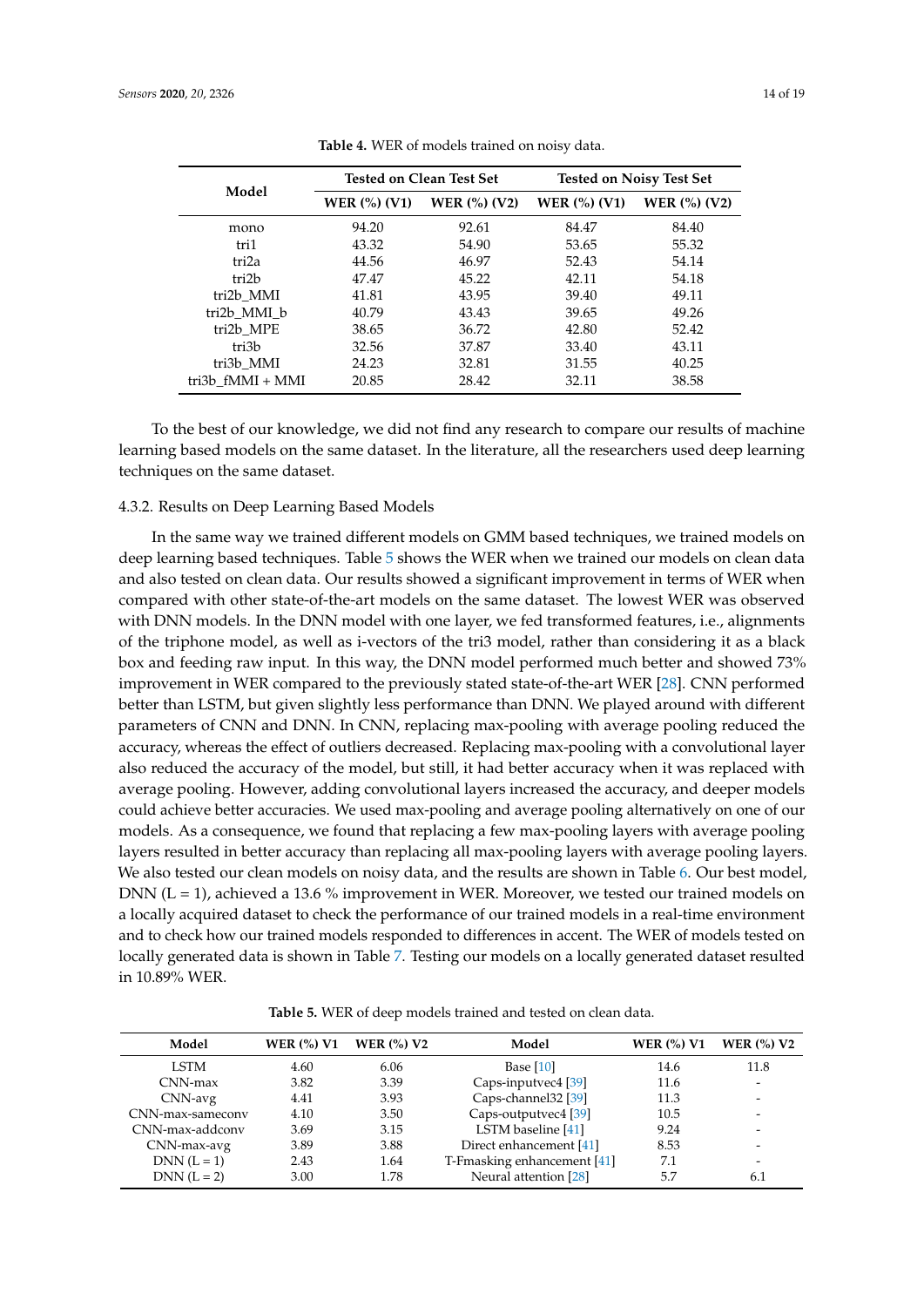| Model                          | <b>WER (%) V1</b> | WER $(\%)$ V2 |
|--------------------------------|-------------------|---------------|
| Caps-inputvec4 [39]            | 47.3              |               |
| Caps-channel32 <sup>[39]</sup> | 47.4              |               |
| Caps-outputvec4 [39]           | 44.7              |               |
| <b>LSTM</b>                    | 69.09             | 62.79         |
| $DNN (L = 1)$                  | 38.63             | 25.07         |
| $DNN (L = 2)$                  | 49.13             | 45.09         |

<span id="page-14-0"></span>**Table 6.** WER of deep models trained on clean data and tested on noisy data.

**Table 7.** WER of models tested on locally generated data.

| Model         | WER (%) (Local Dataset) |
|---------------|-------------------------|
| LSTM          | 15.50                   |
| $DNN (L = 1)$ | 16.89                   |
| $DNN (L = 2)$ | 10.89                   |

<span id="page-14-1"></span>To add robustness to the noise in our models, we trained our proposed models on a noisy dataset and tested them against both clean and noisy data. Our approach of adding noise to training data was similar to the data augmentation used commonly for incorporating robustness in a model. Training data augmentation is commonly used in computer vision based applications [\[51\]](#page-18-12). Table [8](#page-14-2) shows the results of noisy trained models. When we tested our noisy trained models on clean data, we achieved 5.24% WER, whereas, when tested against noisy data, the WER was 12.55. Thus, WER improved 22% compared to previous state-of-the-art models.

**Table 8.** WER of deep models trained on noisy data.

<span id="page-14-2"></span>

|                 | <b>Tested on Clean Test Set</b>            |                          | <b>Tested on Noisy Test Set</b> |                 |
|-----------------|--------------------------------------------|--------------------------|---------------------------------|-----------------|
| Model           | <b>WER</b> $\left(\frac{9}{6}\right)$ (V1) | WER $(\%)(V_2)$          | <b>WER</b> $\binom{0}{0}$ (V1)  | WER $(\%)$ (V2) |
| TF-Masking [41] |                                            | $\overline{\phantom{a}}$ |                                 | 16.08           |
| <b>LSTM</b>     | 22.09                                      | 62.04                    | 21.08                           | 28.26           |
| $DNN (L = 1)$   | 5.24                                       | 55.88                    | 14.31                           | 12.55           |
| $DNN (L = 2)$   | 10.91                                      | 40.29                    | 15.91                           | 14.44           |

We can see that one or two layer LSTM deep neural networks gave optimal results. This was because of the recurrent nature of the LSTM network and the complexity of its cell structure. Furthermore, we used relatively less audio training data; therefore, one or two layers of DNN were sufficient. However, if we had to use a feed-forward deep neural network, then we may require as much as six layers, as used by [\[52\]](#page-18-13). Deep neural networks have been shown to give convincing improvements as compared to traditional Gaussian mixture models also on large vocabulary speech recognition tasks. The book [\[53\]](#page-18-14) enlisted the application of DNN for large vocabulary speech recognition.

#### 4.3.3. Ablation Study

The implementation of the models was done by changing training options, the optimizer, and decoding options to check the effect of different parameters on how changing any parameter affects our WER positively. CMVN indeed reduced the effect of noise. All our input features were pre-processed using the CMVN technique. However, as we have shown in our experiments for both Gaussian mixture models and deep neural networks, that training with noisy data decreased WER on the noisy data test corpus. It clearly showed that our noise reduction technique brought additional noise robustness on top of CMVN based normalization.

Table [9](#page-15-1) showed the WER when we changed the parameters of CNN models. CNN-max-optimized achieved the lowest WER. We optimized our CNN model by increasing the epochs to 50 and the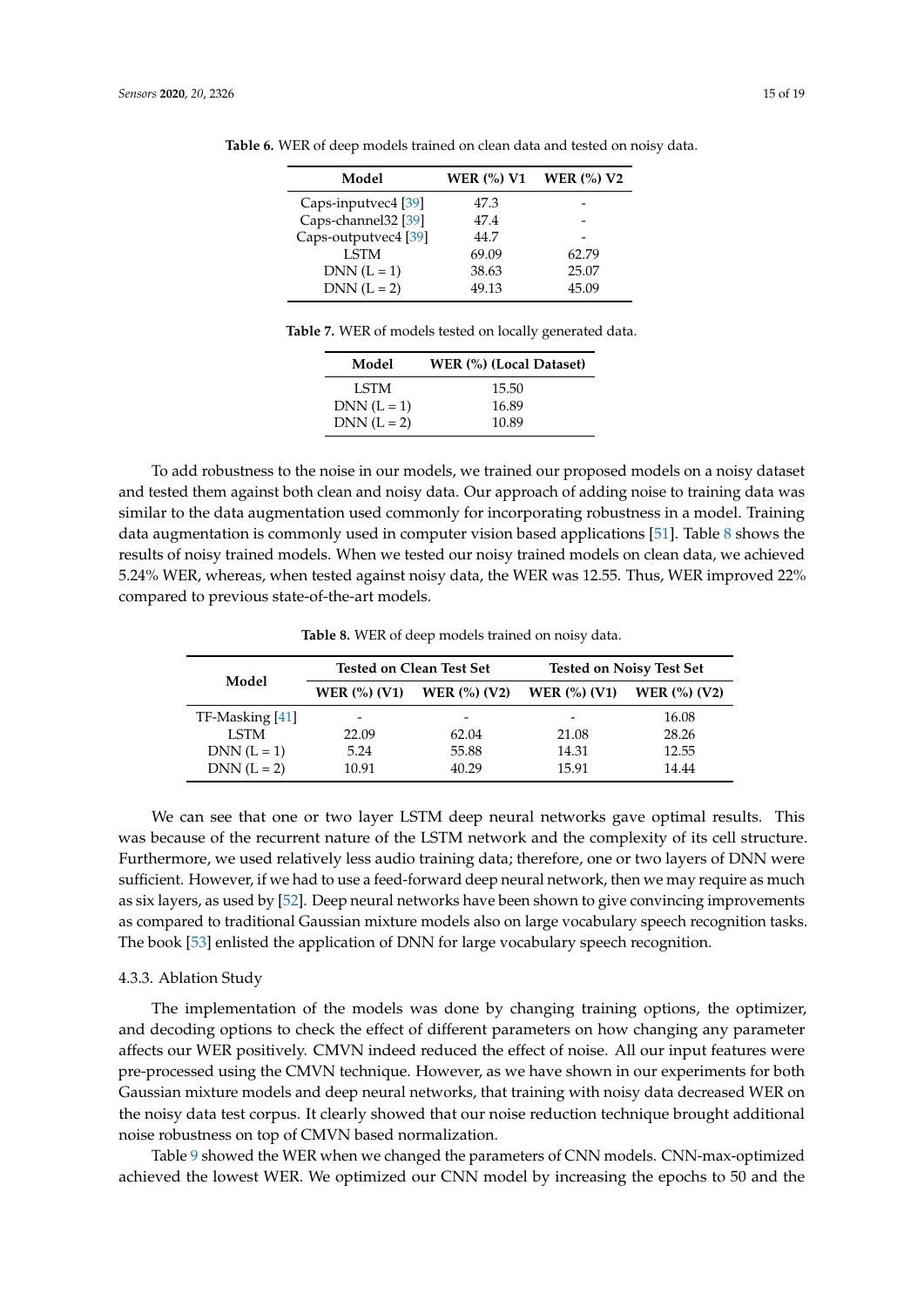learning rate to 0.000005. With 25 epochs, WER was 3.82, and doubling the epochs reduced WER to 3.59 for Version 1, whereas with Version 2, WER increased due to overfitting; hence, it did not result in an optimized model. For V2, we obtained the optimized model when we used previously defined training options, i.e., 25 epochs and 0.0005 learning rate with the Adam optimizer. We also observed by increasing the learning rate could slow the training process, but achieved better accuracy. Then, we applied different optimization functions to optimize our model to achieve the best performance. We used three different optimization functions, i.e., sgdm, rmsprop, and adam. The results showed that changing the optimization algorithm affected the accuracy of the model, and Adam was the best optimization algorithm. We also manipulated the effect of the beam during decoding LSTM and observed that an increasing beam reduced WER. Table [10](#page-15-2) shows the effect on WER by changing the beam parameter.

<span id="page-15-1"></span>**Table 9.** WER of models with different training options and the optimization function trained and tested on clean data.

| Model             | WER $(%)$ V <sub>2</sub> | WER $(%)$ V1 |
|-------------------|--------------------------|--------------|
| CNN-max-Optimized | 12.67                    | 3.59         |
| CNN-max-sgdm      | 4.58                     | 4.82         |
| CNN-max-rmsprop   | 3.41                     | 3.84         |
| CNN-max-Adam      | 3.39                     | 3.82         |

<span id="page-15-2"></span>**Table 10.** WER of models with different beam parameters trained and tested on clean data.

| Model               | WER  |
|---------------------|------|
| LSTM (beam $= 5$ )  | 6.16 |
| LSTM (beam $= 15$ ) | 6.06 |
| LSTM (beam $=$ 30)  | 5.95 |

## <span id="page-15-0"></span>**5. Conclusions and Future Work**

In this research, detailed experimentation and an extensive comparison of speech recognition using machine learning techniques and deep learning techniques were carried out. We trained our proposed models on both clean and noisy data and evaluated the performance of our models. Moreover, for testing the performance of our proposed models in real-time, we customized a dataset having an Asian accent with embedded noise. Our experimental evaluation on the dataset showed much better results than existing state-of-the-art techniques. After the evaluation of different models, we concluded that feed-forward DNN trained iteratively outperformed all other techniques with the minimum word error rate (WER). The performance of the DNN trained on noise augmented data, where noise was merged with the clean utterance, was found better than training the DNN on separate sets of noise and utterance files. As previously discussed, data augmentation is a well-established method for increasing the robustness of deep neural network based classifiers, especially for computer vision. Due to this, DNN learned the utterance, as well as the noise "together", thus making it the right choice for applications in environments with background noise. Hence, this was a data augmentation technique. We concluded that it could also be effectively used for audio data applications such as speech recognition. As future work, we would like to investigate the performance of our proposed models on larger datasets with a large vocabulary. Moreover, we would like to investigate the sentence error rate (SER) of all models that are trained on isolated words, as well as phrases. For now, we augmented non-human noises in our data, but in the future, we would like to experiment with the effect of human noises in the background of real utterance.

**Author Contributions:** Conceptualization, A.P.; Data curation, A.P., F.H., H.I.; Formal analysis, A.P., F.H., H.I., M.A.T., N.K.B.; Investigation, A.P., F.H., H.I., M.A.T., N.K.B., F.R.R.; Methodology, A.P., F.H., H.I., M.A.T., N.K.B., F.R.R., F.I., Y.B.Z.; Project administration, F.H., F.I., Y.B.Z.; Resources, F.H., H.I., M.A.T., N.K.B.; Software, A.P., F.H., H.I.; Supervision, F.H., F.I., Y.B.Z.; Validation, A.P., F.H., H.I., M.A.T., N.K.B., F.R.R., F.I., Y.B.Z.; Visualization, A.P.;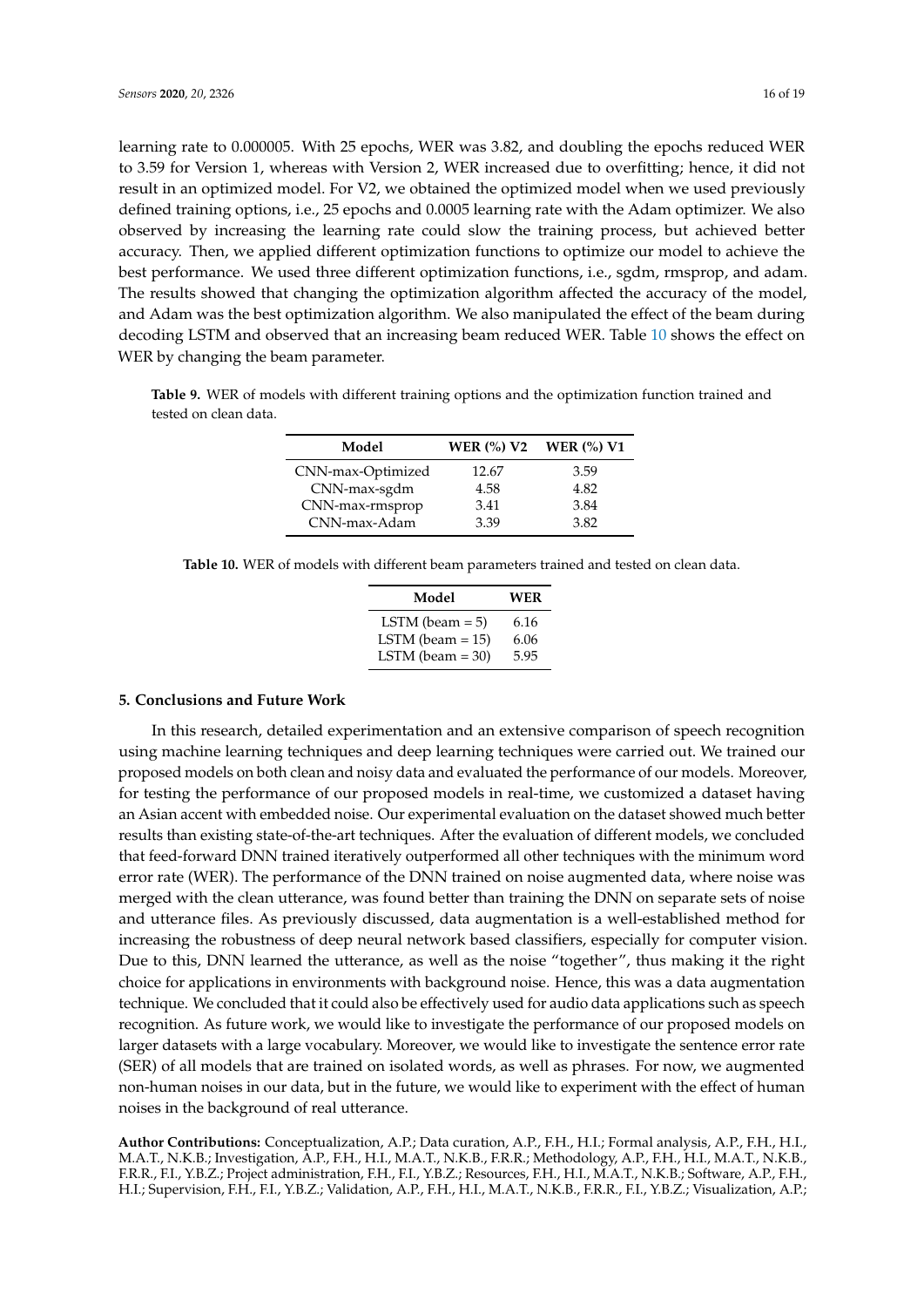Writing—original draft, A.P., F.H., F.I., Y.B.Z.; Writing—review & editing, F.I., Y.B.Z. All authors have read and agreed to the published version of the manuscript.

**Funding:** This research received no external funding.

**Acknowledgments:** This research was supported by Yeungnam University, Korea, Kwangwoon University, Korea, and the University of Engineering and Technology, Taxila, Pakistan.

**Conflicts of Interest:** The authors declare no conflict of interest.

# **References**

- <span id="page-16-0"></span>1. Purington, A.; Taft, J.G.; Sannon, S.; Bazarova, N.N.; Taylor, S.H. "Alexa is my new BFF" Social Roles, User Satisfaction, and Personification of the Amazon Echo. In Proceedings of the 2017 CHI Conference Extended Abstracts on Human Factors in Computing Systems, Denver, CO, USA, 6–11 May 2017; pp. 2853–2859.
- <span id="page-16-1"></span>2. López, G.; Quesada, L.; Guerrero, L.A. Alexa vs. Siri vs. Cortana vs. Google Assistant: A comparison of speech based natural user interfaces. In Proceedings of the International Conference on Applied Human Factors and Ergonomics, Cham, Switzerland, 17 July 2017; pp. 241–250.
- <span id="page-16-2"></span>3. Wang, Y.Y.; Yu, D.; Ju, Y.C.; Acero, A. An introduction to voice search. *IEEE Signal Process. Mag.* **2008**, *25*, 28–38. [\[CrossRef\]](http://dx.doi.org/10.1109/MSP.2008.918411)
- <span id="page-16-3"></span>4. Zweig, G.; Chang, S. Personalizing model m for voice-search. In Proceedings of the 12th Annual Conference of the International Speech Communication Association, Florence, Italy, 27–31 August 2011.
- <span id="page-16-4"></span>5. Gao, Y.; Gu, L.; Zhou, B.; Sarikaya, R.; Afify, M.; Kuo, H.K.; Zhu, W.z.; Deng, Y.; Prosser, C.; Zhang, W. *IBM MASTOR SYSTEM: Multilingual Automatic Speech-to-Speech Translator*; Technical Report; IBM Thomas J Watson Research Center Yorktown Heights: Yorktown, NY, USA, 2006.
- <span id="page-16-5"></span>6. Ehsani, F.; Master, D.; Zuber, E.D. Mobile Speech-to-Speech Interpretation System. U.S. Patent 8,478,578, 2 July 2013.
- <span id="page-16-6"></span>7. Lee, K.A.; Larcher, A.; Thai, H.; Ma, B.; Li, H. Joint application of speech and speaker recognition for automation and security in smart home. In Proceedings of the 12th Annual Conference of the International Speech Communication Association, Florence, Italy, 27–31 August 2011.
- <span id="page-16-7"></span>8. Howard, J.; Junqua, J.C. Automatic Control of Household Activity Using Speech Recognition and Natural Language. U.S. Patent 6,513,006, 28 January 2003.
- <span id="page-16-8"></span>9. Warden, P. Available online: [https://ai.googleblog.com/2017/08/launching-speech-commands435dataset.](https://ai.googleblog.com/2017/08/launching-speech-commands435dataset.html) [html](https://ai.googleblog.com/2017/08/launching-speech-commands435dataset.html) (accessed on 13 April 2018).
- <span id="page-16-9"></span>10. Warden, P. Speech commands: A dataset for limited-vocabulary speech recognition. *arXiv* **2018**, arXiv:1804.03209.
- <span id="page-16-10"></span>11. Zhang, S.X.; Liu, C.; Yao, K.; Gong, Y. Deep neural support vector machines for speech recognition. In Proceedings of the IEEE International Conference on Acoustics, Speech and Signal Processing (ICASSP), Brisbane, QLD, Australia, 19–24 April 2015; pp. 4275–4279.
- 12. Zhang, S.X.; Zhao, R.; Liu, C.; Li, J.; Gong, Y. Recurrent support vector machines for speech recognition. In Proceedings of the IEEE International Conference on Acoustics, Speech and Signal Processing (ICASSP), Shanghai, China, 20–25 March 2016; pp. 5885–5889.
- 13. Song, W.; Cai, J. End-to-end deep neural network for automatic speech recognition. In *Stanford CS224D Reports*; Stanford University: Stanford, CA, USA, 2015.
- 14. Abdel-Hamid, O.; Mohamed, A.R.; Jiang, H.; Deng, L.; Penn, G.; Yu, D. Convolutional neural networks for speech recognition. *IEEE/ACM Trans. Audio Speech Lang. Process.* **2014**, *22*, 1533–1545. [\[CrossRef\]](http://dx.doi.org/10.1109/TASLP.2014.2339736)
- <span id="page-16-11"></span>15. Huang, J.T.; Li, J.; Gong, Y. An analysis of convolutional neural networks for speech recognition. In Proceedings of the IEEE International Conference on Acoustics, Speech and Signal Processing (ICASSP), Brisbane, QLD, Australia, 19–24 April 2015; pp. 4989–4993.
- <span id="page-16-12"></span>16. Sainath, T.N.; Kingsbury, B.; Saon, G.; Soltau, H.; Mohamed, A.R.; Dahl, G.; Ramabhadran, B. Deep convolutional neural networks for large-scale speech tasks. *Neural Netw.* **2015**, *64*, 39–48. [\[CrossRef\]](http://dx.doi.org/10.1016/j.neunet.2014.08.005) [\[PubMed\]](http://www.ncbi.nlm.nih.gov/pubmed/25439765)
- 17. Peddinti, V.; Povey, D.; Khudanpur, S. A time delay neural network architecture for efficient modelling of long temporal contexts. In Proceedings of the 16th Annual Conference of the International Speech Communication Association, Dresden, Germany, 6–10 September 2015.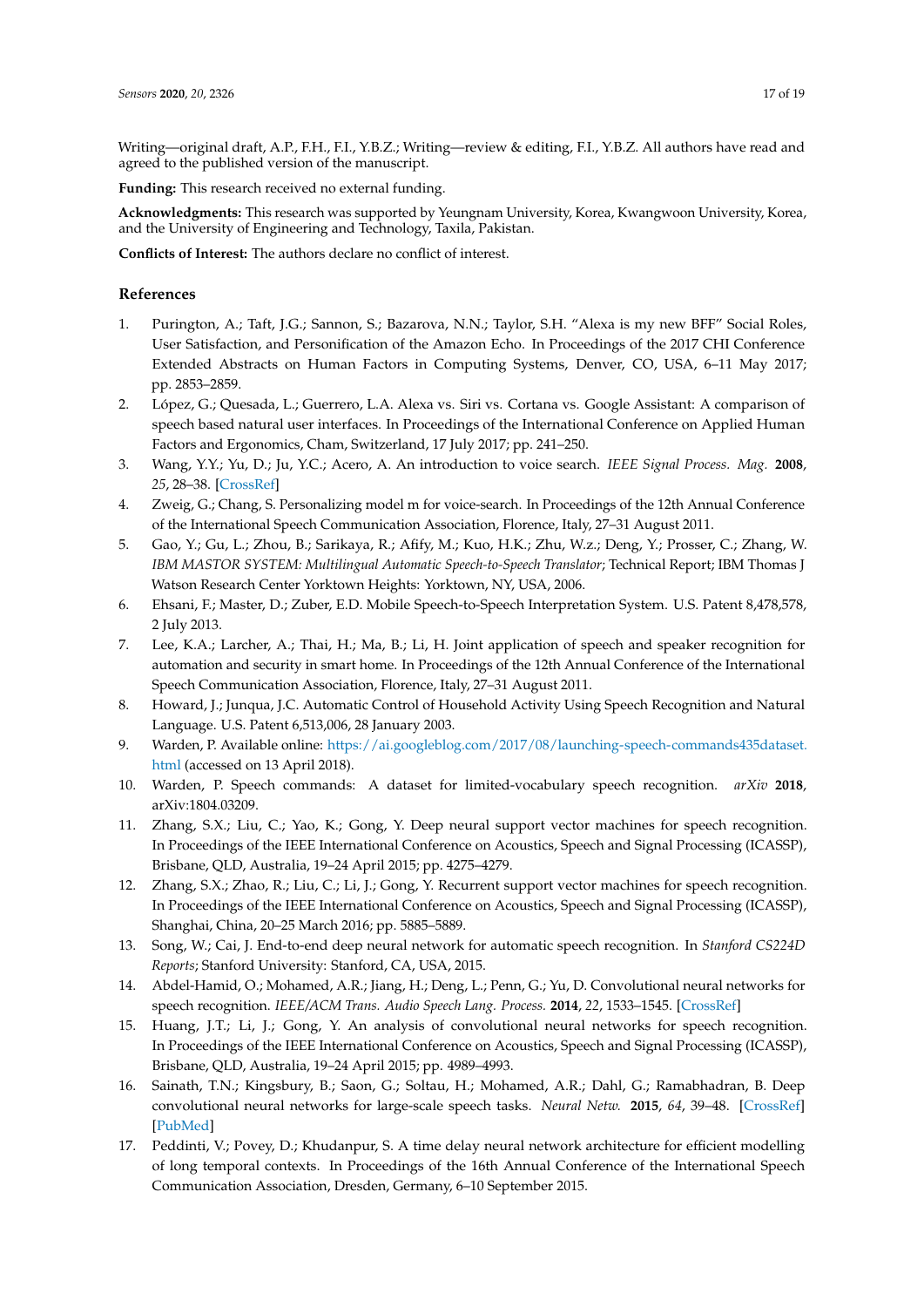- 18. Sercu, T.; Goel, V. Advances in very deep convolutional neural networks for LVCSR. *arXiv* **2016**, arXiv:1604.01792.
- <span id="page-17-0"></span>19. Yu, D.; Xiong, W.; Droppo, J.; Stolcke, A.; Ye, G.; Li, J.; Zweig, G. Deep Convolutional Neural Networks with Layer-Wise Context Expansion and Attention. In Proceedings of the Interspeech 2016, San Francisco, CA, USA, 8–12 September 2016; pp. 17–21.
- <span id="page-17-1"></span>20. Qian, Y.; Woodland, P.C. Very deep convolutional neural networks for robust speech recognition. In Proceedings of the IEEE Spoken Language Technology Workshop (SLT), San Juan, Puertico Rico, 13–16 December 2016; pp. 481–488.
- <span id="page-17-2"></span>21. Qian, Y.; Bi, M.; Tan, T.; Yu, K. Very deep convolutional neural networks for noise robust speech recognition. *IEEE/ACM Trans. Audio Speech Lang. Process.* **2016**, *24*, 2263–2276. [\[CrossRef\]](http://dx.doi.org/10.1109/TASLP.2016.2602884)
- <span id="page-17-3"></span>22. Sainath, T.N.; Parada, C. Convolutional neural networks for small-footprint keyword spotting. In Proceedings of the 16th Annual Conference of the International Speech Communication Association, Dresden, Germany, 6–10 September 2015.
- <span id="page-17-4"></span>23. McMahan, B.; Rao, D. Listening to the world improves speech command recognition. In Proceedings of the 32nd AAAI Conference on Artificial Intelligence, New Orleans, LA, USA, 2–7 February 2018.
- <span id="page-17-5"></span>24. Salamon, J.; Bello, J.P. Deep convolutional neural networks and data augmentation for environmental sound classification. *IEEE Signal Process. Lett.* **2017**, *24*, 279–283. [\[CrossRef\]](http://dx.doi.org/10.1109/LSP.2017.2657381)
- <span id="page-17-6"></span>25. He, K.; Zhang, X.; Ren, S.; Sun, J. Deep residual learning for image recognition. In Proceedings of the IEEE Conference on Computer Vision and Pattern Recognition, Las Vegas, NV, USA, 27–30 June 2016; pp. 770–778.
- <span id="page-17-7"></span>26. Huang, G.; Liu, Z.; Van Der Maaten, L.; Weinberger, K.Q. Densely connected convolutional networks. In Proceedings of the IEEE Conference on Computer Vision and Pattern Recognition, Honolulu, HI, USA, 21–26 July 2017; pp. 4700–4708.
- <span id="page-17-8"></span>27. Jansson, P. *Single-Word Speech Recognition with Convolutional Neural Networks on Raw Waveforms*; Arcada University: Helsinki, Finland, 2018.
- <span id="page-17-9"></span>28. de Andrade, D.C.; Leo, S.; Viana, M.L.D.S.; Bernkopf, C. A neural attention model for speech command recognition. *arXiv* **2018**, arXiv:1808.08929.
- <span id="page-17-10"></span>29. Zhang, Y.; Suda, N.; Lai, L.; Chandra, V. Hello edge: Keyword spotting on microcontrollers. *arXiv* **2017**, arXiv:1711.07128.
- <span id="page-17-11"></span>30. Chen, G.; Parada, C.; Heigold, G. Small-footprint keyword spotting using deep neural networks. In Proceedings of the IEEE International Conference on Acoustics, Speech and Signal Processing (ICASSP), Florence, Italy, 4–9 May 2014; pp. 4087–4091.
- <span id="page-17-12"></span>31. Arik, S.O.; Kliegl, M.; Child, R.; Hestness, J.; Gibiansky, A.; Fougner, C.; Prenger, R.; Coates, A. Convolutional recurrent neural networks for small-footprint keyword spotting. *arXiv* **2017**, arXiv:1703.05390.
- <span id="page-17-13"></span>32. Sun, M.; Raju, A.; Tucker, G.; Panchapagesan, S.; Fu, G.; Mandal, A.; Matsoukas, S.; Strom, N.; Vitaladevuni, S. Max-pooling loss training of long short-term memory networks for small-footprint keyword spotting. In Proceedings of the IEEE Spoken Language Technology Workshop (SLT), San Juan, Puertico Rico, 13–16 December 2016; pp. 474–480.
- <span id="page-17-14"></span>33. Chollet, F. Xception: Deep learning with depthwise separable convolutions. In Proceedings of the IEEE conference on computer vision and pattern recognition, Honolulu, HI, USA, 21–26 July 2017; pp. 1251–1258.
- <span id="page-17-15"></span>34. Segal, Y.; Fuchs, T.S.; Keshet, J. SpeechYOLO: Detection and Localization of Speech Objects. *arXiv* **2019**, arXiv:1904.07704.
- <span id="page-17-16"></span>35. Redmon, J.; Divvala, S.; Girshick, R.; Farhadi, A. You only look once: Unified, real-time object detection. In Proceedings of the IEEE Conference on Computer Vision and Pattern Recognition, Las Vegas, NV, USA, 26 June–1 July 2016; pp. 779–788.
- <span id="page-17-17"></span>36. Tang, R.; Lin, J. Deep residual learning for small-footprint keyword spotting. In Proceedings of the 2018 IEEE International Conference on Acoustics, Speech and Signal Processing (ICASSP), Calgary, AB, Canada, 15–20 April 2018; pp. 5484–5488.
- <span id="page-17-18"></span>37. Zhang, C.; Koishida, K. End-to-End Text-Independent Speaker Verification with Triplet Loss on Short Utterances. In Proceedings of the Interspeech, Stockholm, Sweden, 20–24 August 2017; pp. 1487–1491.
- <span id="page-17-19"></span>38. Xiong, W.; Wu, L.; Alleva, F.; Droppo, J.; Huang, X.; Stolcke, A. The Microsoft 2017 conversational speech recognition system. In Proceedings of the 2018 IEEE international conference on acoustics, speech and signal processing (ICASSP), Calgary, AB, Canada, 15–20 April 2018; pp. 5934–5938.